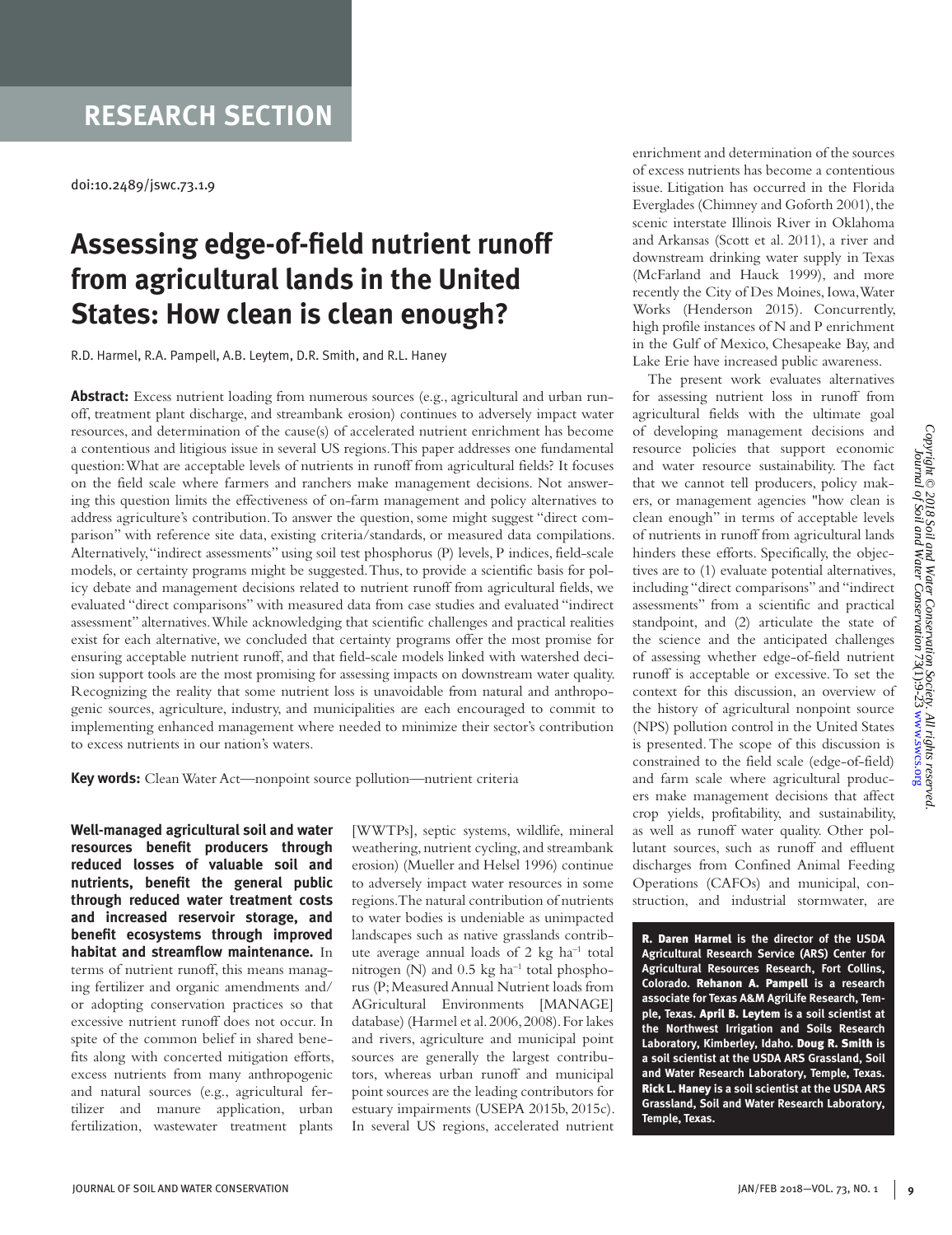not discussed, as they generally fall within the regulatory framework of the National Pollutant Discharge Elimination System.

*Agricultural Nonpoint Source Pollution Control in the United States.* In 1972, Congress overhauled water quality regulation in the United States by amending the Federal Water Pollution Control Act of 1948 and creating the Clean Water Act. The 1972 Clean Water Act focused federal regulatory authority on water quality degrading pollution from point sources rather than on ambient water quality (Craig and Roberts 2015). Prior to 1987, Section 208 was the only portion of the Clean Water Act to address NPS pollution. According to Williams (2002), the 1972 version of Section 208 provided three incentives for states to develop area-wide plans (cost share through US Environmental Protection Agency [USEPA] grants for plan development, cost share through USDA for best management practices, and state jurisdiction to allocate cleanup responsibilities); however, the program had limited success, as only 176 plans were developed. Federal funding supporting state development of Section 208 plans ended in 1980, leading to abandonment of most of the plans during the 1980s (Zaring 1996).

In 1987, Congress amended the Clean Water Act to specifically identify control of NPS pollution and point source pollution as tandem goals. The 1987 Clean Water Act established a national framework to address NPS pollution, including Section 319(h), which required states to assess NPS pollution and implement nutrient management programs. According to Craig and Roberts (2015), Congress intended for states to identify "the best management practices and measures which will be undertaken to reduce pollutant loadings resulting from each category, subcategory, or particular nonpoint source." The 1987 amendments also instructed states to "use regulatory and nonregulatory programs to achieve implementation of the best management practices (BMPs)" (Craig and Roberts 2015). In 1996, USEPA established a National Nonpoint Source Program, which expanded their role from grant oversight and administration into technical assistance and cooperation, to strengthen NPS management (USEPA 1997). Most states now have USEPAapproved NPS management programs, and most address agricultural NPS pollution. However, these programs vary considerably in terms of (1) whether they employ mandatory (regulatory) or voluntary measures, (2) how stringently they address agricultural NPS pollution, and (3) overall effectiveness (Craig and Roberts 2015).

Historically, most states have used narrative nutrient criteria or nutrient screening levels based on modeling or statistical data to protect waters from excess nutrients (American Farmland Trust 2013; Evans-White et al. 2013; USEPA 2014). Narrative criteria are typically expressed in a qualitative form; for example, the Florida Surface Water Quality Criteria states that "in no case shall nutrient concentrations of a body of water be altered so as to cause an imbalance in natural populations of flora and fauna" (Florida Administrative Code, 62-302.530). However, with the 1998 Clean Water Action Plan, states were expected to adopt numeric nutrient criteria, and nutrient criteria development has focused on headwater and mid- and large-order streams, lakes, and estuaries. As defined by Williams (2002), water quality criteria are the minimally adequate ambient water condition(s) deemed necessary to support designated use(s), and thus they represent the ambient benchmark at which pollution controls are aimed. The assumption is that nutrient levels below that value are acceptable. Since 1998, Minnesota, Wisconsin, Florida, New Jersey, California, Nevada, Arizona, New Mexico, Montana, Oklahoma, Vermont, and Hawaii have established N and/or P criteria for rivers/streams (USEPA 2015a). Dodds and Welch (2000) and Evans-White et al. (2013) discuss the interaction between nutrients and aquatic life in terms of developing in-steam nutrient criteria, and Poole et al. (2004) discuss regime-based standards that consider the inherent spatial and temporal variations in natural water quality parameters.

*Voluntary versus Mandatory Approaches for Regulating Nonpoint Source Pollution.*  Clean Water Act NPS provisions, other federal programs, and most state programs address agricultural nutrient runoff through producer education and technical/financial assistance for managing fertilizer and manure application and adopting conservation practices. The diffuse and episodic nature of NPS pollution, as well as programmatic challenges and social, geographic, economic, and political factors, prevent direct national regulation from being a feasible policy option (see USDA ERS [1999] and Haskell [2007] for in-depth discussion). In fact, one could logically argue that national regulation of runoff from agricultural fields would alter the very intent and design of the Clean Water Act if it focused liability and control on individual nonpoint sources, especially in light of the sheer magnitude of farms in the United States (~2.1 million; USDA NASS 2014). Discussion of the complex socioeconomic and legal issues associated with NPS regulation is outside the scope of this manuscript; however, related scientific factors are presented.

According to Craig and Roberts' (2015) review of a 2012 Environmental Defense Fund survey, 19 US states have some type of NPS pollution regulation. These diverse regulations vary considerably in terms of trigger conditions for mandatory requirements and range from requirements applicable to BMPs and nutrient management plans; discharge from irrigated lands; watershed permitting; soil erosion and sediment discharge ordinances; and pesticide licensing, labeling, and disposal. Laws addressing agricultural NPS pollution are typically subjective and rely on general prohibitions such as "may not spray chemical in a manner that is likely to pollute…" (Environmental Law Institute 1998); however, some states have enacted more prescriptive requirements. For example, mandatory requirements for agricultural NPS pollution are tied to water quality impairments in Florida. When a water body is impaired (and thus subject to a total maximum daily load [TMDL]), the state identifies required BMPs and other measures and verifies implementation, but also provides cost share funds for implementation. In Oregon (Oregon Administrative Rule 603-090- 000), state regulation requires agricultural water quality management area plans that "…comprehensively outline measures that will be taken to prevent and control water pollution from agricultural activities…" The state prefers voluntary measures; however, "[e]nforceable mechanisms [are] available to address water pollution problems where voluntary compliance is not achieved." In Wisconsin, a nutrient management plan that meets a series of technical requirements including soil testing and is prepared by an agronomist or state-trained farmer is required to limit excess nutrient loading of soils to reduce nutrient pollution of waterways.

In the United States, the voluntary approach relies on planning, incentives, education, demonstration, and technical and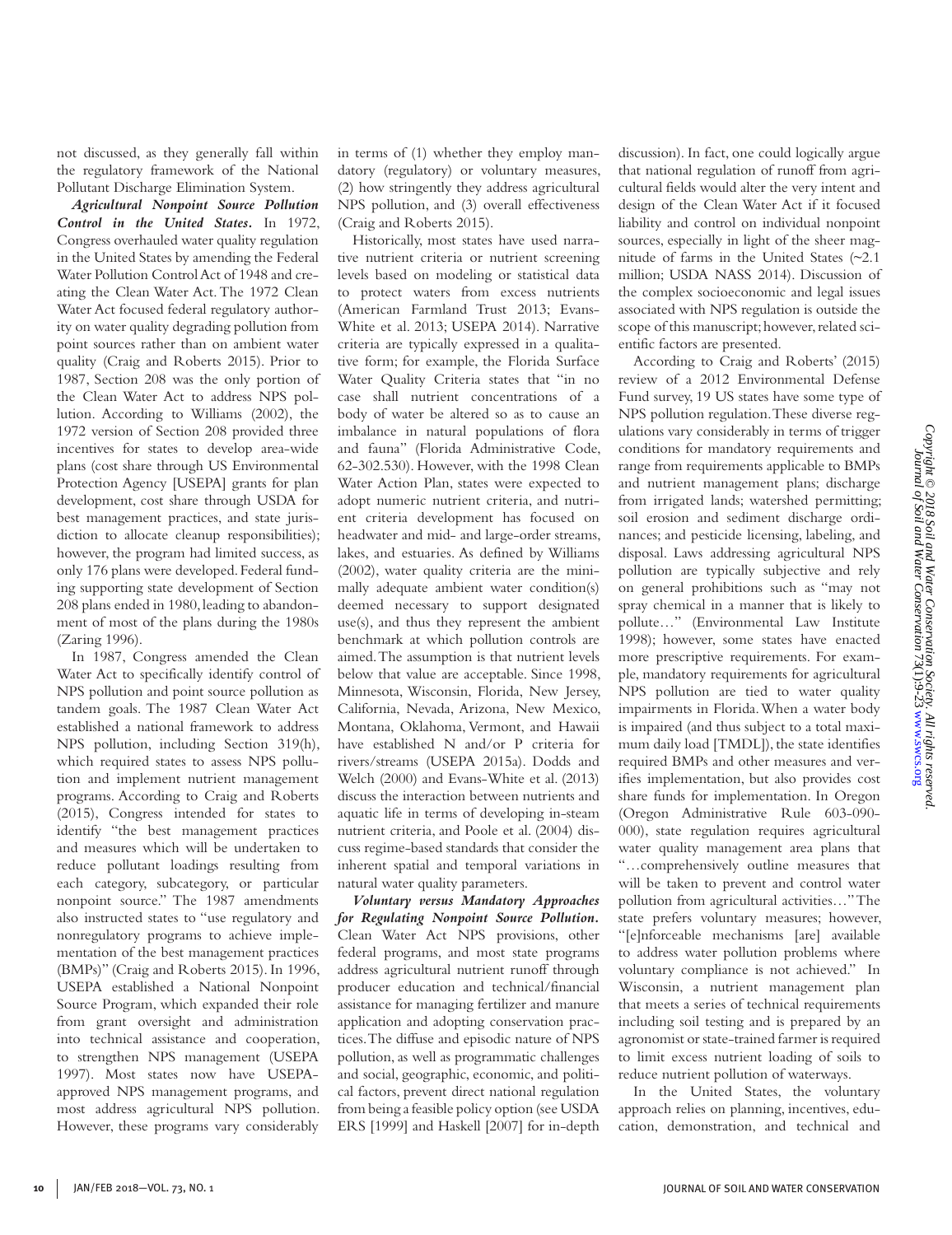financial assistance related to efficient fertilizer use and resource protection—all of which are delivered by university extension, soil and water conservation district, and USDA Natural Resources Conservation Service (NRCS) personnel. In addition, industry is leading numerous efforts to educate producers about improved nutrient management practices (e.g., 4R Nutrient Stewardship program developed by USDA NRCS). The voluntary approach has been successful in reducing sediment runoff and N and P runoff and leaching losses. These successes are reported in the NRCS Conservation Effects Assessment Project (CEAP) National Assessments (USDA NRCS 2011) and related work (White et al. 2014), which quantify the environmental effects of implementing conservation practices on agricultural landscapes including existing programs as well as potential alternatives.

Some countries have attempted to regulate NPS pollution with varied success. In the mid-1970s, the Netherlands identified N and P loading from agriculture as the leading cause of surface water eutrophication (Haskell 2007). In 1987, the Netherlands attempted to regulate and set standards for agricultural nutrient application mandating that all farms maintain government-approved nutrient management plans. These efforts failed because mandates focused on livestock operations, virtually ignoring cropland, and because manure-related transactions often went unreported and were thus unenforceable (Haskell 2007). However, Denmark's nutrient management legislation that coupled regulation with incentives decreased national surpluses of N  $(-41\%)$  and P  $(-62\%)$ relative to crop requirements from 1980 to 2006. Corresponding decreasing total N concentrations were observed in selected agricultural streams, but total P concentrations did not decrease (Maguire et al. 2009; American Farmland Trust 2013).

#### Materials and Methods

*Determining Acceptable Levels of Edge-Of-Field Nutrient Runoff.* It is quite interesting that no state NPS program mentions how to determine whether edge-of-field nutrient runoff is excessive (based on a review of the Environmental Law Institute [1998] summary of enforceable provisions of laws from each state that apply to NPS discharges including agriculture). In fact, not a single mention was made of determination or assessment of acceptable nutrient loss at the

field scale, although a National Academy of Sciences (2012) report does allude to requiring point and diffuse sources to meet numeric nutrient criteria at the end-of-pipe or edge-of-field in its estimation of nutrient control costs. High profile instances of N and P enrichment are likely to bring increased attention in the future to agricultural nutrient contributions.

Establishing acceptable levels of nutrients in runoff from agricultural fields might be thought of as similar to the tolerable "T" rate for soil, with measured or estimated N and P losses compared to those values. If these targets are presumed to set legal limits on agricultural runoff, they will be fiercely debated because of Clean Water Act design and socioeconomic and political considerations, but these implications are outside the current scope.

The strategies we analyzed were meant to encompass all of the possibilities that could be reasonably proposed for assessing edgeof-field nutrient runoff. One category of alternatives is "direct comparisons" (table 1), in which measured values are compared to a target or screening level, numeric criterion, or water quality standard to determine whether losses are acceptable or excessive. The direct comparison alternatives do require measurement of water quality, which, because of the difficulty and number of fields, would be cost-prohibitive except in local areas; however, it was important to assess all options. Alternatively, "indirect assessments" (table 2) could be proposed to assess impacts of management strategies and BMPs on nutrient runoff potential and indirectly determine acceptable levels. These alternatives involve using a simple test, index, field-scale model, or management program to indirectly assess potential nutrient runoff. Direct comparison and indirect assessment alternatives are discussed subsequently. Recommendations based on the pros and cons of each are discussed from a practical standpoint to stimulate thought and facilitate scientific rationale and decision making related to assessing nutrient runoff.

## Results and Discussion

*Reference Site (Direct Comparison).* One alternative that could be proposed for determination of acceptable nutrient runoff levels at the edge-of-field is using runoff water quality data from a reference site in the same ecoregion (e.g., Level III; Omernik 1987)

to establish ecoregion-specific targets. For example, some states apply a reference watershed approach that uses an "unimpaired" watershed to establish acceptable loading rates that are then applied to the impaired watershed to calculate the TMDLs (American Farmland Trust 2013). USEPA recommends designating ecoregions with minimal impacts caused by human activities as reference sites to create baselines for nutrients (USEPA 2001). According to USEPA (2001), reference sites are pristine or minimally impacted sites, which in the current focus would mean they have few if any anthropogenic nutrient inputs. However, as defined by Stoddard et al. (2006), a "reference condition" can refer to a variety of biological conditions including historical, least disturbed, minimally disturbed, and best attainable.

*Reference Site Evaluation.* To evaluate this potential alternative, data from the USDA Agricultural Research Service (ARS) Riesel Watersheds, Riesel, Texas, were utilized because this research site includes pastures with conditions ranging from "minimally disturbed reference" to "excessive nutrient application." Concentrations of nitrate-N ( $NO<sub>3</sub>-N$ ), ammonium-N ( $NH<sub>4</sub>-N$ ), and  $orthophosphate-P$   $(PO<sub>4</sub>-P)$  were measured in runoff events from 2004 to 2008 for three pasture watersheds: "reference" (SW12); "well-managed grazed" (SW17), and "excessive nutrient application" (Y14). The reference watershed (figure 1) is 1.2 ha and lies within 9.5 ha of native remnant tallgrass prairie that has never been plowed and receives nutrients only from atmospheric deposition, rainfall, and wildlife. The 1.2 ha well-managed grazed watershed was rotationally grazed with a moderate stocking rate  $(-1.5$  ha animal unit<sup>-1</sup>). The 2.3 ha watershed with excessive nutrient inputs received 13.4  $Mg$  ha<sup>-1</sup> of poultry litter annually from 2001 to 2007 and was hayed regularly.

Figure 2 shows measured nutrient concentrations in runoff from the three pasture conditions. For  $NO_3$ -N and  $NH_4$ -N runoff, mean concentrations for the well-managed grazed pasture were not significantly greater than for the reference site, but means for the pasture with excessive nutrients were significantly greater. These results related to land management indicate a potential to use mean values from reference sites to develop acceptable N runoff levels; however, this alternative did not produce reasonable results for P runoff. Since all three pasture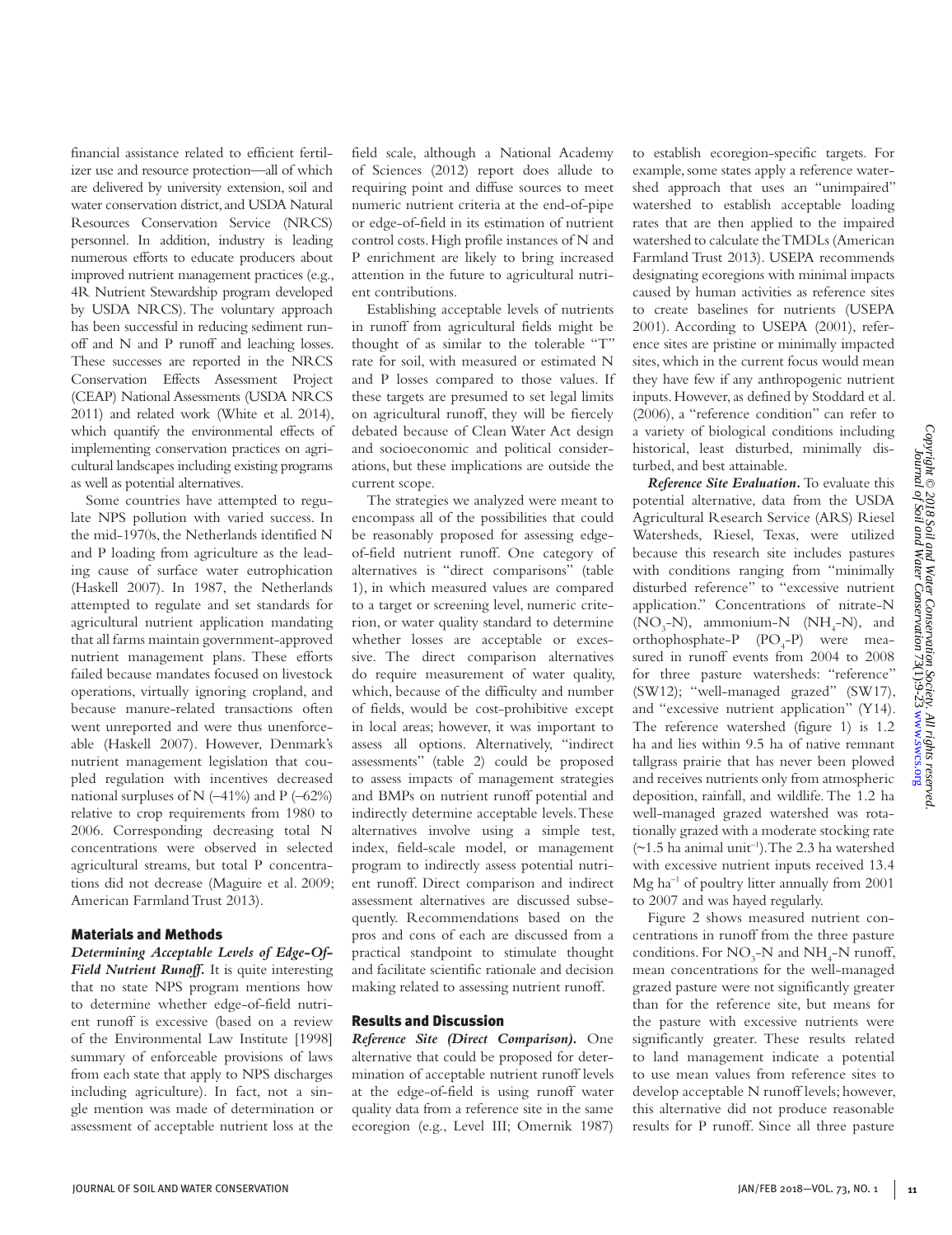#### Table 1

Summary of pros and cons for direct comparison alternatives for assessing nutrient runoff.

| <b>Direct</b><br>comparison<br>alternatives | <b>Pros</b>                                                                                                                                                                                                                                                                                   | <b>Cons</b>                                                                                                                                                                                                                                                                                                                                                                                                                                                                                                                                                                        |
|---------------------------------------------|-----------------------------------------------------------------------------------------------------------------------------------------------------------------------------------------------------------------------------------------------------------------------------------------------|------------------------------------------------------------------------------------------------------------------------------------------------------------------------------------------------------------------------------------------------------------------------------------------------------------------------------------------------------------------------------------------------------------------------------------------------------------------------------------------------------------------------------------------------------------------------------------|
| Reference site                              | Water quality data collected from field(s) in question;<br>reasonable to establish targets relative to reference<br>conditions in same ecoregion.                                                                                                                                             | Require measurement of water quality, which is difficult<br>and expensive; numerous complicating factors<br>(e.g., sample type, data compilation, concentrations vs.<br>loads, allowable exceedances); unrealistic for agricultural<br>fields to have same or lower nutrient levels as reference<br>site, so some relative comparison would be necessary;<br>limited data from reference sites; substantial variability in<br>nutrient runoff even from reference sites.                                                                                                           |
| Existing criteria<br>or standards           | Water quality data collected from field(s) in question;<br>reasonable to establish targets relative to existing<br>standards or criteria; stream nutrient criteria or screening<br>levels exist for many states; drinking water standards exist<br>for nitrate-nitrogen and nitrite-nitrogen. | Require measurement of water quality, which is difficult<br>and expensive; numerous complicating factors<br>(e.g., sample type, data compilation, concentrations vs.<br>loads, allowable exceedances); scale difference difficult to<br>address (e.g., stream with multiple sources and in-stream<br>fate and transport mechanisms including dilution vs.<br>edge-of-field); unrealistic for agricultural fields to have<br>same or lower nutrient levels as drinking water, so some<br>relative comparison would be necessary; episodic nature<br>of runoff versus static target. |
| Measured data<br>compilation                | Water quality data collected from field(s) in question; based<br>on measured data from "similar" field; readily defensible<br>(strengthened if exhaustive data search and quality<br>assurance effort undertaken).                                                                            | Require measurement of water quality, which is difficult<br>and expensive; surprisingly limited amount of published,<br>land use specific data; data unequally distributed between<br>land uses, regions, etc.                                                                                                                                                                                                                                                                                                                                                                     |

conditions produced significantly different mean  $PO_4$ -P concentrations, even the well-managed grazed pasture would be judged as exceeding the target if based on the reference site mean. This indicates a limitation of using reference site means as the target because even the well-managed grazed pasture would be judged as unacceptable with this alternative. Thus, the 90th percentile of runoff concentrations from the reference pasture was compared with the means of the other pastures. Using this alternative,  $NO_3$ -N and  $PO_4$ -P concentrations from the well-managed pasture did not exceed the target, but concentrations from the pasture with excessive nutrient inputs exceeded the target (figure 2).

*Recommendations.* In this evaluation the mean PO<sub>4</sub>-P concentration from well-managed pasture exceeded that of the reference prairie (figure 2), which points to a potential flaw of direct comparisons with reference data to determine acceptable levels of nutrient runoff at the edge-of-field. A more appropriate alternative would be to establish acceptable nutrient concentrations relative to some percentile of reference water quality (e.g., 90th). In this example, evaluating the mean of measured concentrations against the 90th percentile for the reference site would effectively detect high  $NO_3$ -N and  $PO_4$ -P concentrations due to excessive litter application rate (shown as "violations" in figure 2). Alternatively, using well-managed sites with recommended BMPs to develop the target would be preferred (although the specific definition of "well-managed sites" could also vary substantially even within ecoregions).

If comparisons with reference sites are utilized, the recently launched National Network of Reference Watersheds (NWQMC 2012) might be a valuable resource. With reference stream data for major Level 2 ecoregions, appropriate edge-of-field nutrient concentration targets could be established relative to the reference values. Even with such a network, Smith et al. (2003) point out that pristine reference sites are essentially nonexistent and that nutrient yields at undeveloped reference sites vary by more than two orders of magnitude; therefore, finding reference sites within the same watershed and/or same ecoregion and evaluating exceedances in the face of inherent variability would be challenging.

*Existing Standards or Criteria (Direct Comparison).* Comparison of nutrient

runoff concentrations with existing stream nutrient criteria or drinking water standards is another possible alternative. Twelve states have nutrient criteria for streams/ rivers (USEPA 2015a), thus a comparison of these criteria versus measured field-scale water quality data could provide valuable insight; however, some scaling factor would likely be necessary to account for nutrient attenuation between the edge-of-field and the downstream receiving water. Another complicating factor is that instream criteria differ considerably in terms of nutrient forms (e.g., total  $N$ ,  $NO<sub>3</sub>$ - $N$ , total inorganic N, PO<sub>4</sub>-P, and total P), reporting periods/ data types (e.g., annual mean, 90th percentile, mean of monthly means, or not to exceed), and geographic areas (e.g., statewide, individual streams, regional, and scenic rivers). Alternatively, acceptable concentrations could be determined relative to USEPA (2009) drinking water standards (maximum contaminant levels:  $NO_3-N = 10$  mg L<sup>-1</sup>, mitrite  $[NO_2] - N = 1$  mg L<sup>-1</sup>; none exist for P), although adjustment would be needed to relate expectations of water quality in runoff versus drinking water.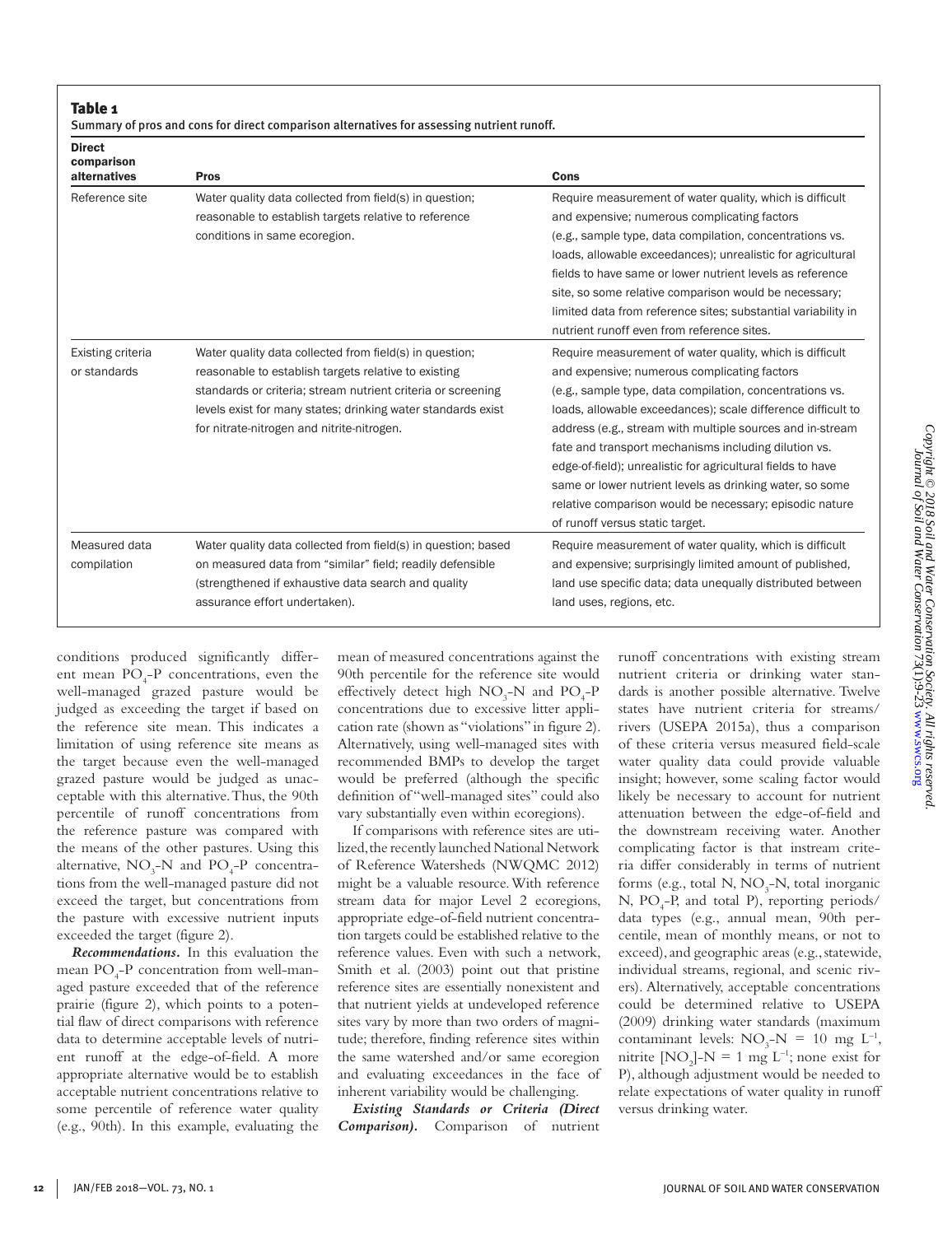| I |  |
|---|--|
|---|--|

Summary of pros and cons for indirect assessment alternatives for assessing nutrient runoff.

| <b>Indirect</b><br>assessment                     |                                                                                                                                                                                                                                                                                                                                                                                                                                                                                                                                                                                                                         |                                                                                                                                                                                                                                                                                                                                                                                                                                           |
|---------------------------------------------------|-------------------------------------------------------------------------------------------------------------------------------------------------------------------------------------------------------------------------------------------------------------------------------------------------------------------------------------------------------------------------------------------------------------------------------------------------------------------------------------------------------------------------------------------------------------------------------------------------------------------------|-------------------------------------------------------------------------------------------------------------------------------------------------------------------------------------------------------------------------------------------------------------------------------------------------------------------------------------------------------------------------------------------------------------------------------------------|
| alternatives                                      | Pros                                                                                                                                                                                                                                                                                                                                                                                                                                                                                                                                                                                                                    | Cons                                                                                                                                                                                                                                                                                                                                                                                                                                      |
| Soil Test P                                       | Simple, existing alternative; effective tool for ranking<br>relative risks; relatively easy to assess.                                                                                                                                                                                                                                                                                                                                                                                                                                                                                                                  | Water quality protection is presumed not definitively<br>confirmed; numerous factors affect P runoff (e.g., fertilizer<br>rate, application timing, erosion, etc.)— therefore, may not<br>be good indicator of nutrient loss; various extractants and<br>soil conditions produce different soil test P values; soil test<br>P levels can be "manipulated" (e.g., sampling location,<br>additional irrigation); does not address N runoff. |
| P Index or<br>similar<br>"environmental<br>index" | Existing, widely accepted alternative; effective tool for<br>ranking relative risks; can be tailored to account for<br>local/regional differences; relatively easy to assess loss<br>relative to P loss rating or estimate of concentrations or<br>loads; significant freedom to design methods (BMPs)<br>and/or management strategies) to achieve target; can help<br>target effort and resources on fields with the greatest<br>likelihood of contributing excess nutrient runoff.                                                                                                                                    | Water quality protection is presumed not definitively<br>confirmed; directly conflicts with P Index purpose if used<br>to evaluate compliance or as a regulatory tool; does not<br>address N runoff.                                                                                                                                                                                                                                      |
| Field-scale<br>model                              | Existing technology; capable of estimating actual losses and<br>impacts of management; can account for local/regional<br>differences; easy to assess loss relative to predicted loss<br>from model; significant freedom to design methods<br>(BMPs and/or management strategies) to achieve target;<br>utilizes best available science (nutrient cycling routines);<br>can help target effort and resources on fields with the<br>greatest likelihood of contributing excess nutrient runoff;<br>can be used in conjunction with larger scale models to<br>assess impacts on downstream water quality.                  | Water quality protection is presumed not definitively<br>confirmed; not vigorously validated in all regions.                                                                                                                                                                                                                                                                                                                              |
| Certainty<br>programs                             | Proactive; can be tailored to account for local/regional<br>differences; relatively easy to assess; significant freedom<br>to design methods (BMPs and/or management strategies)<br>to achieve target; provides legal protection to producer;<br>utilizes best available science (science-based practice<br>selection and placement); includes renewal provision so<br>that advances in knowledge and improved practices can<br>be incorporated; supported by US Environmental Protection<br>Agency and Natural Resources Conservation Service.<br>Notes: P = phosphorus. N = nitrogen. BMP = best management practice. | Water quality protection is presumed not definitively<br>confirmed; program monitoring required to assure<br>practice installation and maintenance.                                                                                                                                                                                                                                                                                       |

*Existing Standards or Criteria Evaluation.* 

Measured data from various states were needed to conduct this evaluation; therefore, all measured concentration data were extracted from the MANAGE database (Harmel et al. 2006, 2008). MANAGE is the only known near-comprehensive compilation of measured load and concentration data from agricultural and forest lands. Studies in MANAGE must have been published in a peer-reviewed journal, report data from single land uses (>0.009 ha), and have at least one year of runoff data generated by natural precipitation.

Examination of measured data in MANAGE revealed that only three states with instream criteria (Florida, Minnesota, and Oklahoma) have more than a few siteyears of measured field-scale concentration data (figure 3). As shown in table 3, data from Florida and Minnesota were from only one study each. In those limited data sets, total P concentrations measured at the edge-of-field greatly exceeded the state's instream criteria. Oklahoma had 244 site-years of measured field-scale data. However, a majority of the Oklahoma data were taken in the arid and semiarid central and western portions of the state, whereas the total P criterion applies to the scenic rivers located in the humid east, making the comparison less relevant.

To expand this analysis, nutrient screening levels and measured data from Texas were included. In the absence of numerical nutrient criteria in the state of Texas water quality standards, narrative nutrient criteria for freshwater streams are evaluated by screening levels (TCEQ 2010), which are set as the 85th percentile values from the state monitoring database. A "concern" for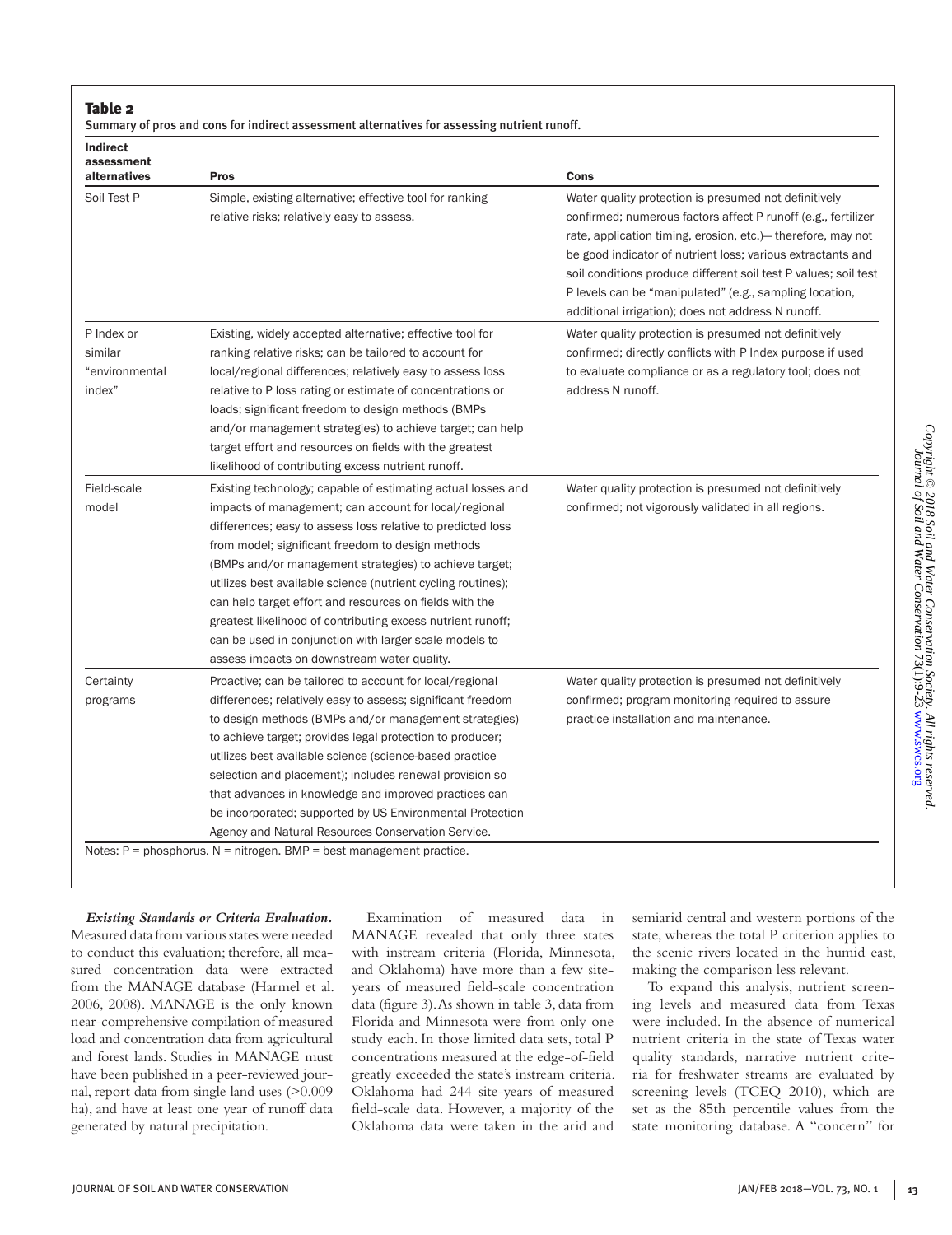Remnant native prairie reference site at the USDA Agricultural Research Service Riesel Watersheds.



excessive nutrient levels is indicated if the screening level is exceeded in greater than 20% of samples. The screening levels for these nutrient parameters, which were statistically derived or were based on published levels of concern, establish targets that can be directly compared to monitoring data. When the screening levels were compared to all measured data in MANAGE from Texas, the 80th percentile in measured data were all very similar to the screening levels (table 3). This offers promise that the screening levels developed with a similar method to that used in Texas may be a reasonable starting point for establishing edge-of-field targets. However, data from three of four ungrazed native (reference) fields in Texas produced average dissolved P concentrations that exceeded the  $0.37 \text{ mg } L^{-1}$  screening level, which indicates that some modification might be required.

To further evaluate the alternative of using the Texas nutrient screening level to establish edge-of-field targets, screening levels were compared to measured runoff data from Riesel, Texas (Harmel et al. 2014). This comparison revealed potential problems with this alternative. Twelve years of event mean concentrations (EMCs) for  $NO<sub>3</sub>-N$ ,  $NH_{4}$ -N, and  $PO_{4}$ -P from a remnant native tallgrass prairie (SW12) indicated "no concern" (table 4), which is the expected and appropriate result for reference site runoff. In contrast, eight years of data from hay pastures,

one with excessive poultry litter application (Y14) and one with "recommended" litter rates (W10), indicated "no concern" for  $NO_3$ -N and  $NH_4$ -N but "concern" for PO<sub>4</sub>-P based on the Texas screening levels. In this case, the screening levels were not able to differentiate between proper and improper management, specifically poultry litter application and crop P requirements on hay pasture. Even the reference prairie site produced PO<sub>4</sub>-P concentrations in excess of the 0.37 mg  $L^{-1}$  screening level in 11% of runoff events. Similarly, based on four years of data from four cultivated fields, all with conservation management practices (i.e., terraces and grassed waterways), screening levels were not able to differentiate proper and improper nutrient management. Regardless of whether they received recommended or excessive fertilizer rates, cultivated sites generally showed "concern" for  $NO<sub>3</sub>-N$ and  $PO_4$ -P. This conclusion of "concern" is likely not warranted because the management practices for Y13 were certainly more stringent than recommended practices, and the 13.4 Mg ha–1 litter rate for Y8 was no doubt excessive. These results related to litter as an organic N and P source are likely influenced by residual N and P from previous applications. Conversely, site Y6 with very high inorganic N rates showed no concern for  $NO_3$ -N, but showed concern for  $PO_4$ -P even with relatively low P application and low soil test P levels.

When the  $\rm{NO_{3}\text{-}N}$  drinking water standard was compared to all measured concentration data in MANAGE, the 95th percentile in measured data corresponded to the 10 mg  $L^{-1}$  standard (table 3). However, it should be kept in mind that most of the concentration data in MANAGE are averaged somehow. In other words, most are annual or seasonal means or medians, not individual measured concentrations, which would certainly be higher than 10 mg  $L^{-1}$  at times.

*Recommendations.* At the larger (stream/ river) scale, the integrated effects of numerous nutrient sources including agriculture can be assessed; however, the direct application of stream/river criteria at the edge-of-field scale is not appropriate. Establishing a link between edge-of-field nutrient losses and stream/river concentrations will at a minimum require an acknowledgement of the differences in scales and types and number of sources involved, as well as nutrient attenuation between fields and downstream receiving waters.

Based on the compilation of measured data for Texas in MANAGE, the Texas nutrient screening levels (TCEQ 2010) seemed to offer promise as a reasonable starting point for establishing acceptable nutrient concentrations at the edge-of-field. However, when data from an individual research site with multiple watersheds were examined, the nutrient screening levels were not able to properly differentiate acceptable runoff concentration for well-managed sites and unacceptable levels for improperly managed sites (table 4); therefore, adjustment would be necessary.

The 10 mg  $L^{-1}$  NO<sub>3</sub>-N drinking water standard might also be a reasonable criterion if it was determined that the 95th percentile in measured runoff concentrations represented acceptable  $NO<sub>3</sub>–N$  concentrations. However, that standard would only be appropriate for annual/seasonal means or medians because individual measured concentrations would be higher than 10 mg  $L^{-1}$ at times regardless of management (as shown in MANAGE).

*Measured Data Compilation (Direct Comparison).* Comparison of nutrient levels in edge-of-field runoff to levels in compilations of such data could also be proposed as an alternative. Ideally, adequate data from a particular state/ecoregion and land use would be available from which to establish a level (likely represented by some percentile, e.g., 75th, 90th, or 95th) above which nutrient concentrations are deemed unacceptable.

*Measured Data Compilation Evaluation.*  Since the MANAGE database (Harmel et al. 2006, 2008) is the only known nearcomprehensive compilation of measured load and concentration data from agricultural land uses, it was again used for this evaluation. This alternative was able to detect differences in runoff nutrient concentrations between crops and to detect regional differences, which is an attractive feature if this alternative were used to assess nutrient runoff relative to targets. For example,  $NO<sub>3</sub>$ -N losses from corn (*Zea mays* L.) were greater than for cotton (*Gossypium hirsutum*), wheat (*Triticum aestivum* L.), soybeans (*Glycine max*  L.), and pasture (figure 4). Additionally, average  $NO_3$ - $N$  (12 mg L<sup>-1</sup> versus 3.4 mg L<sup>-1</sup>) and dissolved P  $(0.51 \text{ mg } L^{-1}$  versus  $0.35$ mg L–1) concentrations were higher in Texas than in the Corn Belt states of Iowa, Illinois, Minnesota, and Wisconsin.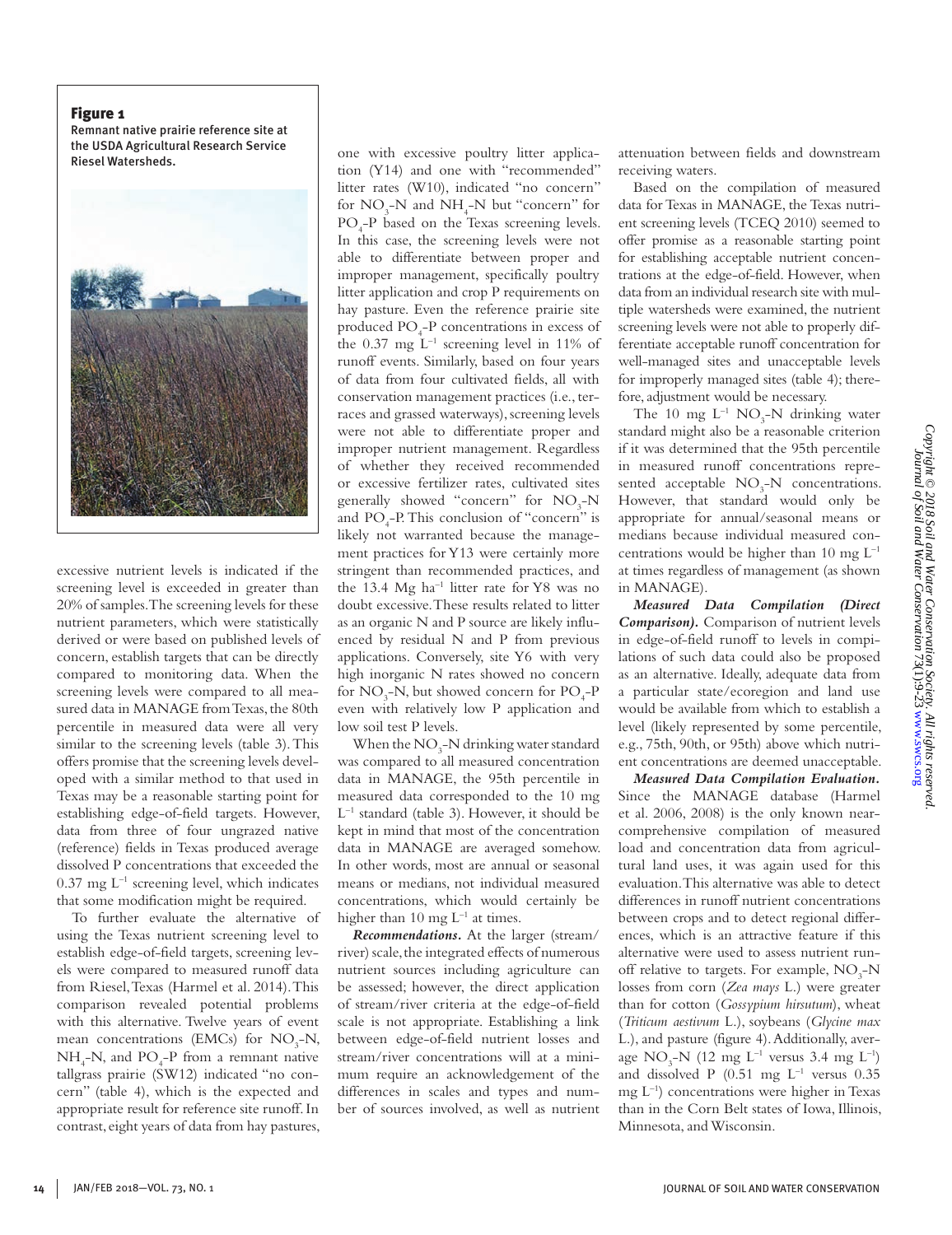Measured nutrient concentrations from three pasture conditions: reference, well-managed grazed, and excessive nutrient application. Dots represent outliers, whiskers represent the 10th and 90th percentiles, box edges represent the 25th and 75th percentiles, solid lines represent the median, and dotted lines represent the mean. For each nutrient, mean concentrations with the same letter are not significantly different based on a 2-sample *t*-test (α = 0.10). An example "violation" is indicated when the mean exceeds the 90th percentile from the reference pasture.



Several deficiencies also became apparent, however, upon further examination. The time frame of reported data varied substantially (e.g., annual, annual flow-weighted mean, annual geometric mean, annual mean, event, event mean, mean, quarterly mean, growing season mean, single event, study period, and study period mean), which weakened subsequent comparisons. Similarly, studies often measured different constituent types, which contributed to some likely unrealistic results (e.g., total N concentrations were lower than dissolved and/or particulate N concentrations for corn, cotton, and pasture).

Limited data for certain crops, nutrients, and geographic regions added to the difficulty of applying this alternative. Average nutrient concentrations for at least one constituent type ( $NO<sub>3</sub>$ -N, NH<sub>4</sub>-N, particulate N, total N, dissolved P, particulate P, or total P) were reported for only 1,067 siteyears (54% of total) and only 207 fields/ treatment units (63% of total). For example, all of the particulate N data for corn were from only one Iowa study, and that study produced high concentrations. Similarly, all of the total N data for corn were from only one Alabama study, which used a winter rye (*Secale cereale*) cover crop that contributed to low total N concentrations (figure 4). The impact of limited data was also evident in particulate P concentrations for pastures. That land use produced one value >90 mg  $L^{-1}$ , but all others were <3 mg  $L^{-1}$ .

A similar analysis was conducted with the load data to overcome deficiencies due to limited concentration data and differing time frames and constituent types. Each study in MANAGE reported annual loads in kilograms per hectare (figure 5). The additional values minimized the influence of extreme values; however, total N and total P percentiles were still not always realistic, as they were lower than dissolved and/or particulate forms because not all studies measured all constituent types. This analysis was also able to better detect expected differences in crops. For example, dissolved, particulate, and total N loads as well as particulate and total P loads from corn were greater than for the other land uses with lower typical N and P application rates. In terms of detecting expected regional differences, N and P loads were again compared for Texas and the midwestern states of Iowa, Illinois, Indiana, Minnesota, Missouri, and Wisconsin. The Midwest states produced the following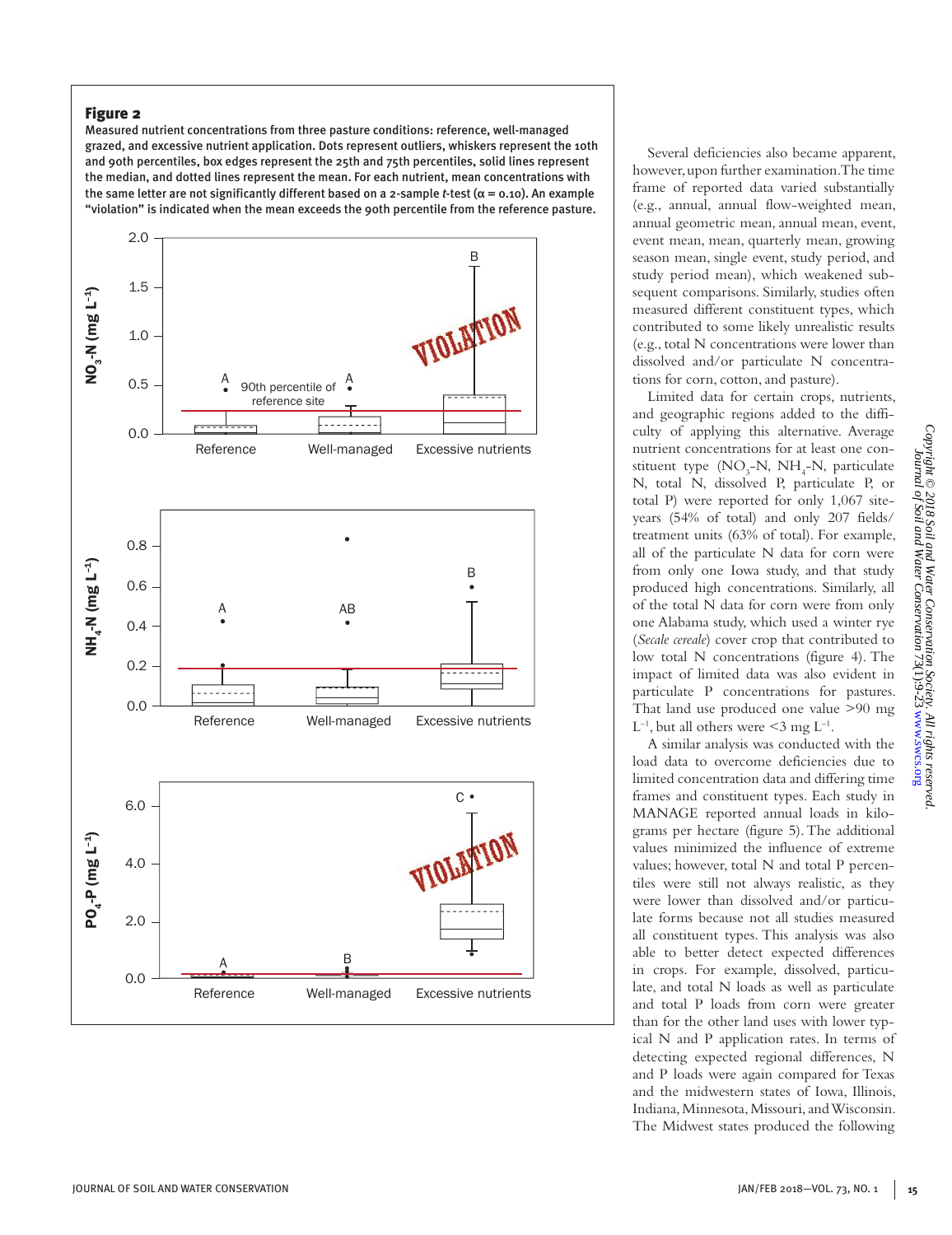States with instream nutrient criteria (gray). Numbers represent site-years of nutrient concentration data in the Measured Annual Nutrient loads from AGricultural Environments database.



average annual loads:  $3.5$  kg dissolved N ha<sup>-1</sup>, 25.5 kg total N ha<sup>-1</sup>, 0.2 kg dissolved P ha<sup>-1</sup>, and 3.3 kg total P ha<sup>-1</sup>. Dissolved N (19.4 kg) ha<sup>-1</sup>) and P (1 kg ha<sup>-1</sup>) loads were higher in Texas, but total N and P loads were very similar. Whether or not these results are artifacts of the studies included is unknown. Higher rainfall, soil N and P levels, and fertilizer inputs in the Midwest would contribute to higher runoff losses, but tile drainage would lessen runoff and increase leaching losses.

*Recommendations.* In regions with adequate measured data, utilizing data compilations to establish edge-of-field concentration or load targets appears to be the most defensible direct comparison alternative (as with all direct comparisons, however, the immense cost of collecting and analyzing runoff samples would need serious discussion). If this alternative were pursued, concerted effort to include all relevant, ecoregion specific data from all credible sources (e.g., journals, grant reports, and extension publications) would strengthen it substantially. The percentile deemed acceptable would also require considerable discussion, but 75th to 95th percentiles would likely be reasonable to differentiate between acceptable and excessive nutrient runoff loss. Similarly, care would need to be used to assure data compilations represent a realistic range of actual concentrations. In other words, including too much "high nutrient loss data" would result in a relatively high target and not protect water quality, but the opposite could also occur resulting in overly stringent targets.

*Soil Test Phosphorus (Indirect Assessment).* The most widely used indirect method of assessing P runoff potential is to test for soil test P levels, and this alternative could be proposed to indirectly evaluate nutrient runoff. Many states use this method to determine P application thresholds with the assumption that soil P concentrations below a critical level will produce acceptable levels of P runoff (Sharpley et al. 2001; Turner et al. 2004; Regan et al. 2014). Dissolved P concentrations in runoff have been shown to be correlated to soil test P levels; however, these same studies also noted that additional factors (e.g., runoff and erosion variability) need to be considered for accurate prediction of P runoff losses (Sharpley et al. 1996; DeLaune et al. 2004; Harmel et al. 2009).

Enhanced soil testing such as using the degree of P saturation helps improve the threshold predictions over a range of soil types (Schroeder et al. 2004; Tarkalson and Mikkelsen 2004; Zheng et al. 2014), but will not necessarily account for the other critical factors associated with overland P transport. Another complication is the ability to obtain representative soil samples for evaluating the susceptibility of P losses from a field, as soil test P can have great spatial variability and the zone of soil-water interaction will depend on field characteristics and management (Ahuja et al. 1981; Mzuku et al. 2005; Grandt et al. 2008).

*Recommendations.* Although utilizing a soil test is a simple method for identifying the potential for nutrient losses from agricultural fields, it also has many limitations. A soil sample only provides one piece of necessary information related to off-site transport of nutrients. Other factors such as fertilizer

and manure applications, nutrient application methods and timing, and transport factors (erosion, runoff, etc.) must be considered to fully evaluate potential for off-site movement.

*Phosphorus Index (Indirect Assessment).*  According to Lemunyon and Gilbert (1993), the use of soil test P thresholds was viewed as restrictive and potentially ineffective at reducing NPS losses of P; therefore, almost all states use the P index approach (Osmond et al. 2006). The various P indices were developed based on source and transport factor research (Sharpley et al. 2003) and in many cases were refined by professional judgment and/or small plot rainfall simulation studies (DeLaune et al. 2004).

Most P indices were developed to evaluate the relative risk of P loss from fields based on source and transport factors, and as such this alternative could be proposed to indirectly evaluate nutrient runoff. The resulting qualitative risk rankings (e.g., low, medium, and high) were designed to focus effort and resources on areas with the greatest likelihood of contributing P to surface (and in some instances subsurface) waters. As these indices include management practices for reducing P losses, they can be valuable tools to help producers identify practices to reduce the potential for off-site P transport.

A few P indices were designed to estimate actual P loss from fields, but even so they often present a normalized value or risk ranking instead. For example, the Iowa P Index approximates the amount of P potentially delivered to surface water and uses approximate units of pounds of P per acre per year for assumed long-term average conditions with the caveat that the index is not intended to be used for prediction of actual P delivered to surface water from fields (Mallarino et al. 2002). More recently, Iowa used their P index to model average P reductions needed and select appropriate management practices for the Iowa Nutrient Reduction Strategy. The North Carolina Phosphorus Loss Assessment Tool predicts annual P loss and classifies it into the following rating categories: Low (0 to 1.12 kg ha<sup>-1</sup>), Medium (1.13 to 2.24 kg ha<sup>-1</sup>), High  $(2.25 \text{ to } 4.48 \text{ kg ha}^{-1})$ , and Very High (>4.48) kg ha–1; Johnson et al. 2005). The Arkansas P Index also predicts losses, and fields are assigned a P index risk rating of Low  $\leq 0.67$ kg P ha<sup>-1</sup>), Medium (0.67 to 1.34 kg P ha<sup>-1</sup>), High (1.34 to 2 kg P ha<sup>-1</sup>), or Very High ( $>2$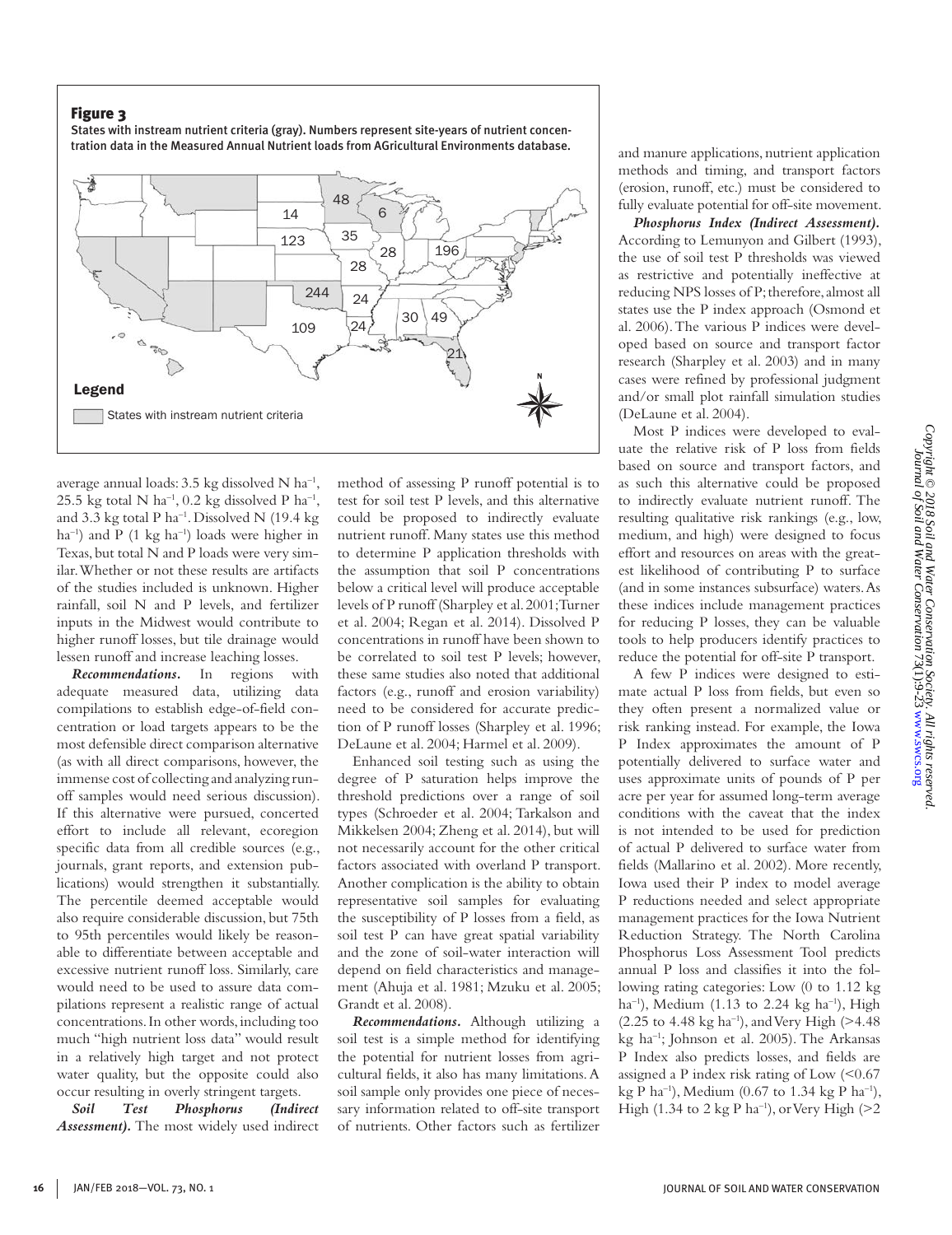| Comparison of instream criteria and screening levels to measured field-scale data. |  |  |
|------------------------------------------------------------------------------------|--|--|
|------------------------------------------------------------------------------------|--|--|

| <b>State</b> | <b>Constituent</b>   | Stream/river<br>criteria<br>$(mg L^{-1})$ | <b>Screening</b><br>level<br>$(mg L^{-1})^*$ | <b>Standard</b><br>$(mg L^{-1})$ | Average<br>concentrations<br>in MANAGE<br>$(mg L^{-1})$ | <b>Measured</b><br>concentration<br>$(mg L^{-1})$                 | <b>Notes</b>                                                                     |
|--------------|----------------------|-------------------------------------------|----------------------------------------------|----------------------------------|---------------------------------------------------------|-------------------------------------------------------------------|----------------------------------------------------------------------------------|
| Florida      | <b>Total N</b>       | 0.67 to 1.87                              | $\overline{\phantom{0}}$                     |                                  | <b>NA</b>                                               | $\qquad \qquad -$                                                 | No total N data available.                                                       |
| Florida      | <b>Total P</b>       | 0.06 to 0.49                              | $\overline{\phantom{0}}$                     |                                  | $Max. = 3.87$<br>Avg. $= 1.81$<br>Min. $= 0.54$         | $\overline{\phantom{0}}$                                          | Data from one study of citrus<br>and vegetables ( $n = 21$ ).                    |
| Minnesota    | Total P <sup>+</sup> | 0.075 to 0.10                             |                                              |                                  | $Max. = 3.60$<br>Avg. $= 3.00$<br>Min. $= 2.70$         |                                                                   | Data from one study of tile-<br>drained corn production<br>$(n = 48)$ .          |
| Oklahoma     | Total P‡             | 0.037                                     |                                              |                                  | $Max. = 8.21$<br>Avg. $= 1.96$<br>Min. $= 0.14$         |                                                                   | Data from native pasture,<br>wheat, peanuts, and sorghum<br>$(n = 244)$ .        |
| <b>Texas</b> | $NO3-N$              |                                           | 1.95                                         |                                  |                                                         | $Max. = 18.79$<br>$80th = 1.93$<br>Avg. $= 3.93$<br>Min. $= 0.04$ | Data from native prairie,<br>pasture, wheat, corn, and<br>sorghum ( $n = 109$ ). |
| Texas        | $NH_{4}$ -N          |                                           | 0.33                                         |                                  |                                                         | $Max. = 1.23$<br>$80th = 0.31$<br>$Avg. = 0.39$<br>Min. $= 0.03$  | Data from native prairie,<br>pasture, wheat, corn, and<br>sorghum ( $n = 95$ ).  |
| <b>Texas</b> | Ortho-P<br>$(PO4-P)$ |                                           | 0.37                                         |                                  |                                                         | $Max. = 1.79$<br>$80th = 0.36$<br>Avg. $= 0.39$<br>$Min. = 0.05$  | Data from native prairie,<br>pasture, wheat, corn, and<br>sorghum ( $n = 109$ ). |
| Texas        | <b>Total P</b>       |                                           | 0.69                                         |                                  |                                                         | $Max. = 2.46$<br>$80th = 0.69$<br>Avg. $= 0.90$<br>$Min. = 0.19$  | Data from native prairie,<br>pasture, wheat, and sorghum<br>$(n = 65)$ .         |
| All          | $NO3-N$              |                                           |                                              | 10.0                             |                                                         | $Max. = 18.79$<br>$-95th = 10$<br>Avg. $= 2.48$<br>Min. $= 0.04$  | Includes all NO <sub>3</sub> -N data in<br>MANAGE ( $n = 1,067$ ).               |

Note: MANAGE = Measured Annual Nutrient loads from AGricultural Environments database. N = nitrogen. P = phosphorus. NO<sub>3</sub>-N = nitrate-nitrogen. NH<sub>4</sub>-N = ammonium-nitrogen. *n* = number of site-years.

\*A "concern" for excessive nutrient levels is indicated if the screening level is exceeded in greater than 20% of samples (if the 80th percentile shown in bold text exceeds the screening level).

†Part of an integrated water quality standard that includes diel dissolved oxygen (O) flux and biochemical O demand. ‡For scenic rivers.

kg P ha–1) based on predicted annual losses (Osmond et al. 2006).

State P indices were designed to assess the risk of P runoff loss and to identify the soil, topographic, and management factors that influence loss and to be part of the planning process between land user and resource planner in selecting conservation practices. In fact, USDA NRCS cautions that "the P Index is not intended to be an evaluation scale for determining whether land users are abiding within water quality or nutrient management standards that have been established by local, state, or federal agencies. Any attempt to use this index as a regulatory scale would be grossly beyond the intent of the assessment tool and the concept and philosophy of the working group that developed it" (USDA NRCS 2012).

*Recommendations.* With this precaution understood and appreciated, a P index or environmental index approach could be

utilized to indirectly assess nutrient runoff. Such an approach based on a widely accepted procedure specific to each state (although not vigorously validated in all regions) could facilitate relatively inexpensive assessment while providing producers significant freedom to design conservation measures (BMPs and management strategies). However, lack of expected reductions in P impaired surface waters and in soil test P levels has brought into question the value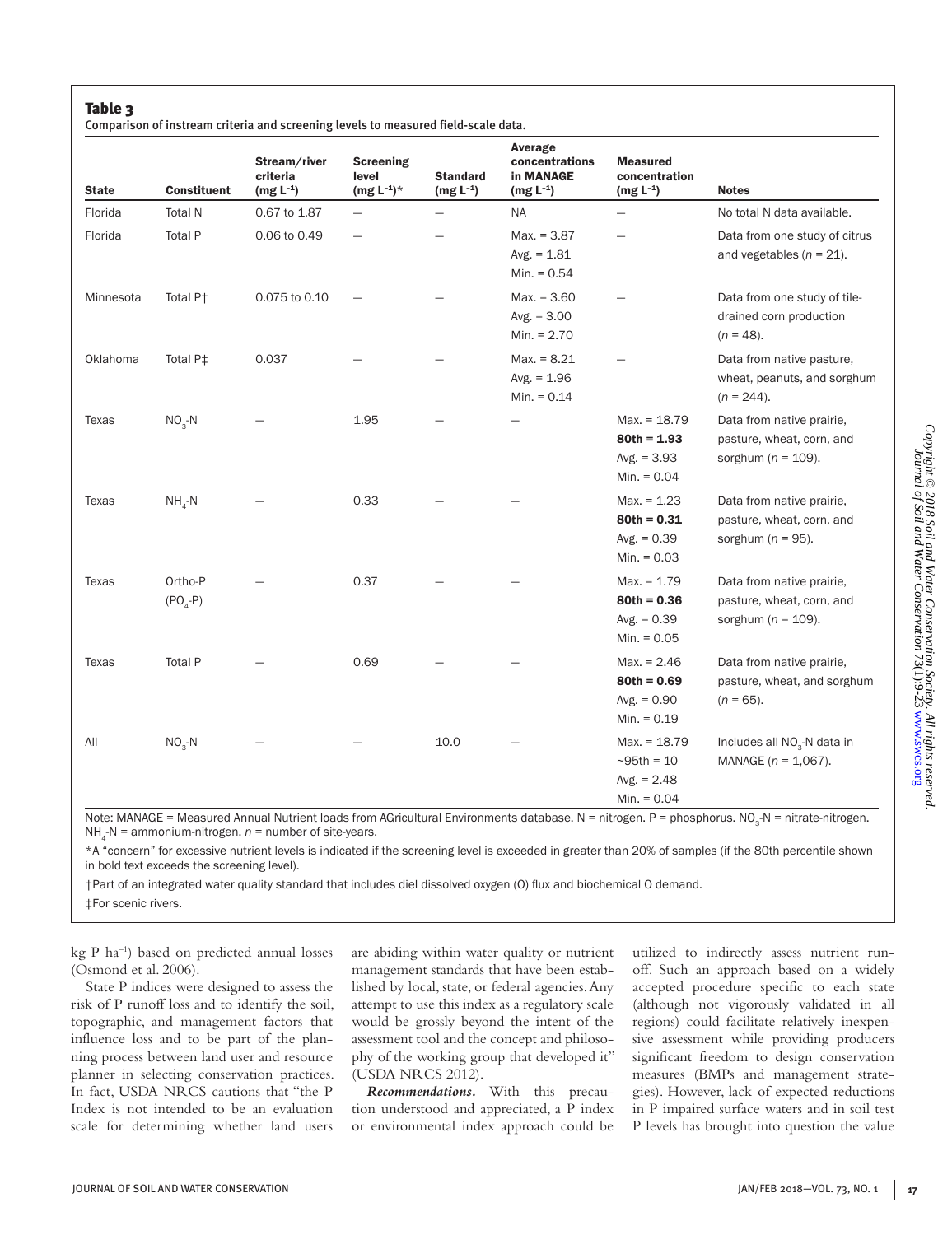Texas Commission on Environmental Quality nutrient screening levels for nutrient parameters in Texas freshwater streams and nutrient concentrations measured (80th percentile) from various field-scale watersheds at the USDA Agricultural Resource Service Riesel Watersheds.

| <b>Nutrient</b><br>parameter                                                                                                                         | <b>Screening</b><br>level<br>$(mg L^{-1})$ | <b>Reference</b><br>remnant<br>prairie SW12 | <b>Pasture with</b><br>recommended<br>litter rate<br><b>W10</b> | Pasture with<br>excessive<br>nutrients<br>Y14 | <b>Cropland with</b><br>excessive<br>inorganic N<br>Y6 (mg $L^{-1}$ ) | <b>Cropland with</b><br>recommended<br>litter and<br>inorganic<br>N Y13 | <b>Cropland with</b><br>excessive<br>nutrients Y8 |
|------------------------------------------------------------------------------------------------------------------------------------------------------|--------------------------------------------|---------------------------------------------|-----------------------------------------------------------------|-----------------------------------------------|-----------------------------------------------------------------------|-------------------------------------------------------------------------|---------------------------------------------------|
| $NO3-N$                                                                                                                                              | 1.95                                       | 0.16                                        | 0.37                                                            | 0.25                                          | 1.31                                                                  | 5.18                                                                    | 7.65                                              |
| $NH_{4}$ -N                                                                                                                                          | 0.33                                       | 0.12                                        | 0.10                                                            | 0.15                                          | 0.19                                                                  | 0.37                                                                    | 0.34                                              |
| Ortho-P<br>$(PO4-P)$                                                                                                                                 | 0.37                                       | 0.25                                        | 1.44                                                            | 2.22                                          | 0.49                                                                  | 0.83                                                                    | 0.99                                              |
| Total P                                                                                                                                              | 0.69                                       |                                             |                                                                 |                                               |                                                                       |                                                                         |                                                   |
| Runoff<br>events $(n)$                                                                                                                               |                                            | 88                                          | 36                                                              | 29                                            | 17                                                                    | 29                                                                      | 24                                                |
| Time<br>period                                                                                                                                       |                                            | 2000 to 2012                                | 2000 to 2007                                                    | 2000 to 2007                                  | 2008 to 2012                                                          | 2008 to 2012                                                            | 2008 to 2012                                      |
| Notes: A "concern" for excessive nutrient levels is indicated in bold if the screening level is exceeded in greater than 20% of samples (if the 80th |                                            |                                             |                                                                 |                                               |                                                                       |                                                                         |                                                   |

percentile exceeds the screening level).  $N =$  nitrogen.  $NO_3-N =$  nitrate-nitrogen.  $NH_3-N =$  ammonium-nitrogen.  $P =$  phosphorus.

of these indices for protecting water quality (Sharpley et al. 2012). Next generation P indices will require more rigorous evaluation to determine if they are accurately predicting off-site P losses.

*Field-Scale Model (Indirect Assessment).*  In recent years, enhanced hydrologic and nutrient cycling routines have been incorporated into field-scale water quality models (e.g., Annual P Loss Estimator [APLE], Vadas et al. 2009; Environmental Policy Integrated Climate [EPIC], Wang et al. 2012) to more accurately predict nutrient loss (Vadas and White 2010). Additionally, other modeling tools have been developed to rely on proven model platforms while dramatically simplifying data inputs and usability (e.g., Pasture Phosphorus Management tool [PPM Plus], White et al. 2011; Texas BMP Evaluation Tool [TBET], White et al. 2012). For example, PPM Plus is used in Oklahoma to predict the effectiveness of publicly funded conservation practices in selected priority watersheds. Similarly, the Texas State Soil and Water Conservation Board (TSSWCB) uses TBET to estimate nutrient losses with and without practices outlined in their Water Quality and Nutrient Management Plans and report that information to the Texas State Legislature.

*Recommendations.* These applications illustrate the usefulness of field-scale modeling tools to estimate edge-of-field nutrient loss. They incorporate state-of-the-art science while being designed for use by planners and managers without extensive modeling expertise. In addition, some of these tools predict edge-of-field runoff and sediment transport in addition to N and P loss. These models are not as widely accepted as P indices, and like P indices they have not been vigorously validated in all regions. However, they can facilitate relatively inexpensive, scientific assessment of N and P runoff while providing producers significant freedom to design conservation measures (BMPs and management strategies). In addition, they provide loss estimates that can be used directly with larger scale models to assess downstream water quality impacts, which is an important benefit.

*Certainty Programs (Indirect Assessment).*  Several states currently have or are developing agricultural certainty programs. In these programs, producers implement recommended conservation practices and maintain them for a specified amount of time, and in turn receive legal and/or financial "certainty" in essence that they are protecting water quality (Craig and Roberts 2015; Parker 2015). This alternative is supported by USEPA and USDA NRCS (State of Minnesota et al. 2012). Thus, agricultural certainty programs could also be used as indirect assessments of nutrient runoff. For example, in nonlisted watersheds in Florida, producers who enroll and properly implement prescribed BMPs are presumed to be in compliance with state water quality requirements and are insulated from local regulation under the Right to Farm Act (Craig and Roberts 2015). In Texas, operations with an approved Water Quality Management Plan and required practices installed and maintained are presumed to be in compliance with state water quality laws (TCEQ and TSSWCB 2012).

This alternative presents producers with significant freedom to implement BMPs and other management strategies and provides them with considerable legal protection if they comply with program certification requirements. Certainty programs rely on science-based selection and appropriate implementation of BMPs to protect water quality. In addition, committed cooperation between producer and state/federal agencies is required to provide assurance that practices and approved management strategies are maintained. Additionally, renewal requirements are critical so that technological advances and improved knowledge are implemented periodically. To increase the likelihood for downstream water quality protection, certainty programs should target the broader agricultural community instead of limited segments and should prioritize high risk areas.

*Recommendations.* Based on the present evaluation, certainty programs offer the most promise for achieving acceptable nutrient runoff levels from agricultural fields. Such programs build on previous successes of voluntary conservation practices, have support from USEPA and USDA, utilize the best available science to select effective conservation practices, and they do not face many of the challenges inherent in the other direct comparison and indirect assessment alternatives.

The agricultural community (including producers, researchers, technical support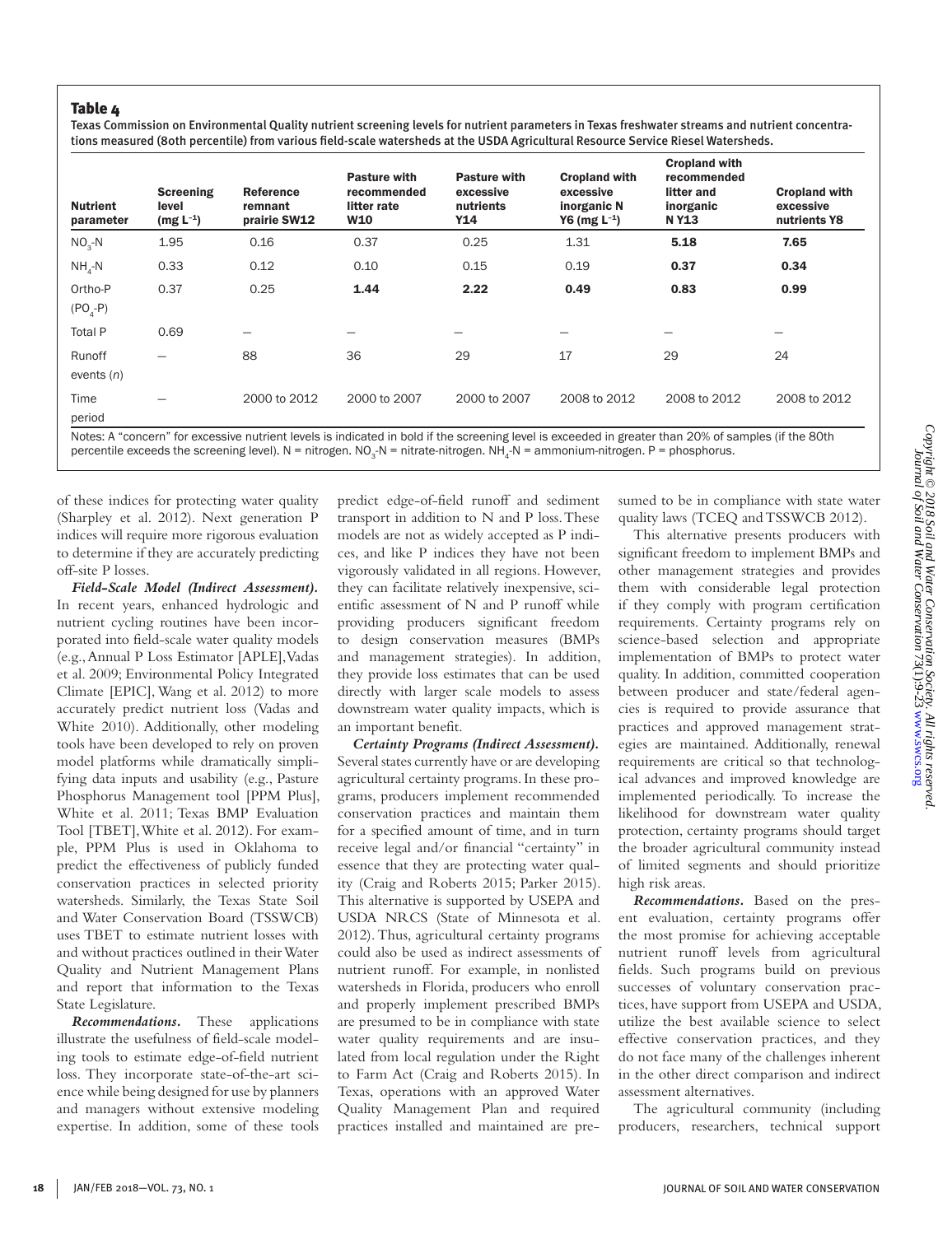Nutrient concentrations (mg L–1) reported in the Measured Annual Nutrient loads from AGricultural Environments database for corn (36 sites, 176 site-years), cotton (10 sites, 33 site-years), wheat (13 sites, 73 site-years), soybean (17 sites, 137 site-years), and pasture (90 sites, 498 site-years).



providers, extension agents, educators, and industry) has developed and implemented effective management techniques and conservation practices, and resulting improvements in water quality are well-documented. However, in regions with water quality problems due to accelerated nutrient enrichment to which agriculture is a significant contributor, it is critical that certainty programs contain mechanisms to determine whether or not (1) management recommendations (including fertilizer recommendations, yield goals, and other in-field and edge-of-field practices) are based on currently accepted science, and (2) an appropriate number of producers are participating in the program. If management recommendations are ineffective, outdated, or underutilized, then research, extension/education, and industry personnel across all agricultural sectors should commit to developing and transferring enhanced understanding and improved practices to agricultural producers (for nutrients this includes soil testing for plant available nutrients as well as appropriate nutrient timing, rate, type, and method recommendations). Similarly, producers will need to utilize effective management techniques and conservation practices. If not, the agricultural community (including researchers, extension/educators, industry, and producers) that supports/implements poor management decisions and thus shares in the blame should not be surprised by increased regulatory pressure.

*Relation to Downstream Water Quality and Nutrient Criteria.* In the present discussion, the relation between edge-of-field nutrient runoff and downstream water quality has been avoided to focus solely on alternatives for assessing nutrient runoff at the edge-of-field. It was important to focus this manuscript on the field scale where producers make land management decisions because the water resource community has not yet adequately addressed the critical question: What are acceptable levels of nutrients in runoff from agricultural fields? However, it is also critical to begin a discussion of the relation of edge-of-field nutrient runoff to downstream water quality and nutrient criteria.

One important benefit of establishing nutrient runoff targets for agriculture is linking these water quality goals with modeling tools and other decision aids to support planning and management at the field- and watershed scale. Ideally, scientists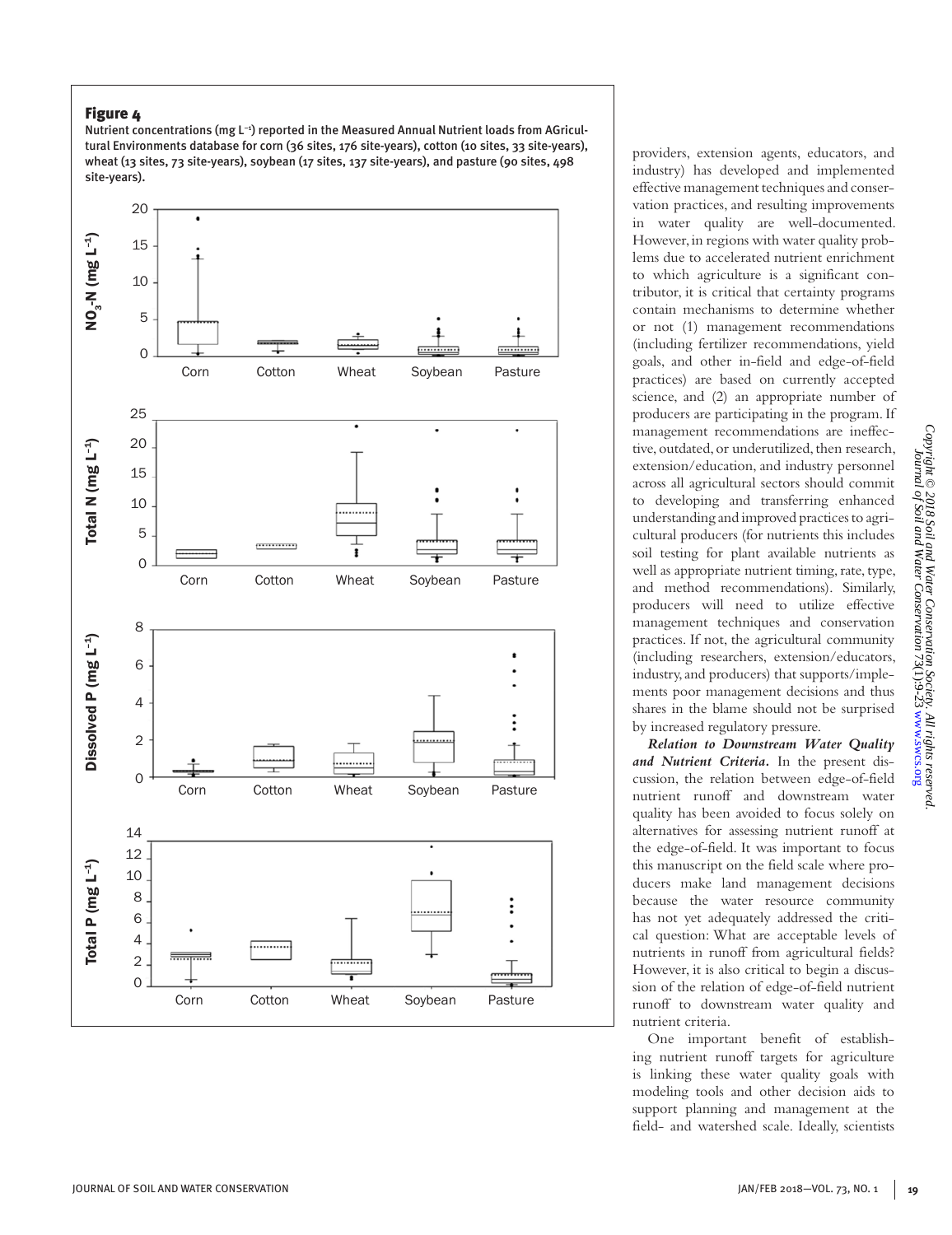Nutrient load (kg ha<sup>-1</sup>) reported in the Measured Annual Nutrient loads from AGricultural Environments database for corn (70 sites, 370 site-years), cotton (11 sites, 121 site-years), wheat (22 sites, 153 site-years), soybean (26 sites, 167 site-years), and pasture (123 sites, 826 site-years).



and stakeholders can establish a reasonable TMDL allocation for impaired waters and work together to determine reductions in upstream sources (e.g., agriculture and WWTPs) to achieve the desired water quality goal. These tools arguably represent the only valid scientific approach for determining whether nutrient losses are acceptable (in terms of meeting some edge-of-field target) and for assessing the contribution of numerous sources to estimate whether downstream nutrient criteria will be met. This linkage is critical because of the complexity of NPS processes as summarized subsequently:

- Biological responses (i.e., excessive algal growth and accelerated eutrophication) across natural and agricultural systems are complex and exhibit substantial spatial and temporal variability due to rainfall, topography, climate, nutrient fate and transport mechanisms, and ecosystem characteristics. These factors make it difficult to determine cause and effect relationships to derive appropriate numeric criteria (Barnett and O'Hagan 1997).
- Runoff and nutrient fate and transport (including other pathways, e.g., deep leaching and artificial drainage) depends on site-specific factors such as climate, soils, topography, and previous land use/ management (Novotny and Olem 1994; Sharpley et al. 1996); thus, management on different fields will have differing effects on downstream water quality. Similarly, practices that reduce runoff and leaching of soluble N and P can increase the transport of particulate forms. The contribution of very large, infrequent storms (e.g., 25-year, 24 hr), which is commonly exempt from CAFO and WWTP regulations because it is difficult to manage and address, adds additional complexity.
- Considerable lag time can occur between implementation of BMPs and detection of water quality changes depending on several factors (e.g., transport rate and path, pollutant sorption properties, and ecosystem linkages; Meals et al. 2010) and can range from years to decades for excessive P levels in agricultural soils. For example, soils with high soil test P may take more than 14 years to return to optimum agronomic P levels even with no further P application (McCollum 1991; Kleinman et al. 2011; Svanbäck et al. 2015); therefore, they remain a source transferring P to surface waters over long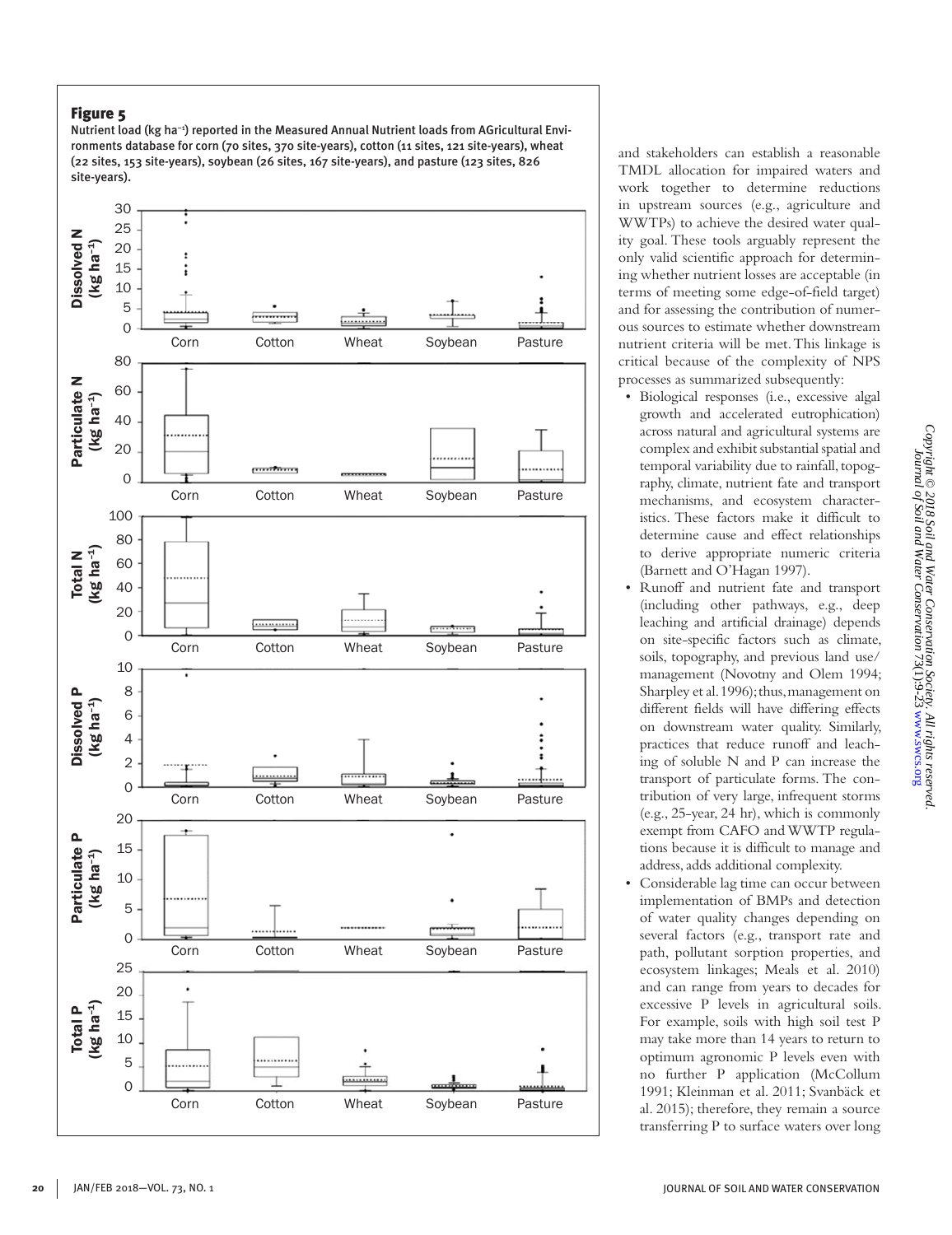periods of time, reducing the immediate impacts of P loss reduction strategies (Maguire et al. 2009).

### Summary and Conclusions

The present work analyzed various alternatives for assessing edge-of-field nutrient runoff. Based on these analyses, direct comparisons can definitively determine whether or not runoff water quality at the edge-offield exceeds target levels; however, they suffer from many scientific and practical challenges. First and foremost, direct comparisons require measurement of water quality, which would be prohibitively difficult and expensive, especially considering the large number of farms and the substantial temporal and spatial variability in nutrient runoff. However, in local areas with high profile/high value water bodies, this might be a feasible option. In addition, determining local/regional targets that are achievable with best available technology and that differentiate between recommended management and poor management is a daunting task. Even using data compilations to establish acceptable nutrient runoff would be difficult because of the limited amount of published land use specific data and the unequal distribution between land uses, regions, etc. In addition, evaluation of possible exceedances in edge-of-field targets would be directly affected by sample type (e.g., discrete versus composite, time versus flow based, or random grab) and data reporting options (individual sample, EMC, annual mean, load versus concentration, etc.).

Similarly, soil test P or P index (or similar "environmental index") indirect assessment alternatives provide a relative ranking of nutrient loss potential, can help target effort and resources on fields with the greatest likelihood of excess nutrient runoff, and allow substantial freedom to design methods to achieve water quality goals. However, they are also unable to differentiate the numerous natural and controllable factors that affect N and P runoff magnitudes and timing. Also, none of the indirect assessment methods are able to definitively confirm acceptable water quality. Whether "direct comparisons" or "indirect assessments" are used, some type of monitoring (e.g., measured water quality data or practice implementation and maintenance data) will be required to provide some assurance of water quality protection (Barnett and O'Hagan 1997).

Based on the present evaluation, certainty programs offer the promise for achieving acceptable nutrient runoff levels from agricultural fields. Certainty programs have support from USEPA and USDA; they do not face many of the challenges inherent in the other direct comparison and indirect assessment alternatives; they allow substantial freedom to design methods to achieve water quality goals; they provide legal protection to producers; and they utilize the best available science to assure protection of water quality, although they do not provide direct confirmation. This is in essence a "best available technology" approach such as used in many National Pollutant Discharge Elimination System programs to protect water quality but not require dischargers to meet baseline water quality. In conjunction with certainty programs, field-scale models linked with watershed decision support tools can estimate the impact of on-farm management, assess the contribution of numerous sources including agriculture, and provide science-based predictions of the impact on downstream water quality.

Most would agree that agriculture should, to the extent possible, minimize its contribution to water quality degradation and should be allowed to use a variety of cost-effective conservation production practices to protect water quality and achieve both short- and long-term profitability. The state of Florida (FDACS 2017) provides a good description of how this process should work: (1) BMPs should be cost-effective with practicable actions for improving water quality and/or water conservation while maintaining or enhancing agricultural production; (2) that BMPs be science-based, developed through research, field tested, and reviewed by experts; (3) that structural and nonstructural/management BMPs be utilized where appropriate; and (4) that the focus of BMPs is managing inputs to provide for economic, environmental, and agronomic efficiency in production agriculture. Expecting agricultural producers to use cost-prohibitive (unprofitable) practices to protect water quality is unrealistic, as are unsubstantiated claims that nutrient BMPs are cost prohibitive. Similarly, downstream interests and water users (agriculture, environmental groups, recreational enthusiasts, cities, and industries) who rightly expect clean water from upstream should also appreciate that nutrient runoff from even native prairies and

virgin forests contains nutrients and thus is not pure.

Recognizing that numerous sources contribute nutrients to surface waters, multisector approaches are likely necessary in high profile cases of excess nutrients (Smith et al. 2015). One such approach was implemented by the State of Ohio Legislature in response to the 2014 harmful algal bloom in Lake Erie. The 2015 Ohio Senate Bill 1 prohibited spreading of manure and fertilizer on frozen ground and saturated soil in the Western Lake Erie Basin, required WWTPs to begin monthly monitoring of dissolved P, and beginning in 2020 will ban dumping of dredged material into the lake (Borchardt 2015; Londo et al. 2015).

For all of these reasons, it was important to present scientific realities and practical challenges related to assessing nutrient runoff. We encourage the application of a scientific basis and consideration and involvement of all N and P sources (e.g., agricultural and urban fertilization, WWTPs, septic systems, wildlife, mineral weathering, and streambank erosion) working together to mitigate water quality degradation from excess nutrients.

#### Acknowledgements

Kori Higgs (graduate student, North Carolina A&T, Greensboro, North Carolina) was instrumental in developing the original organization of this manuscript, and Kati Migliaccio (professor, University of Florida, Gainesville, Florida) provided extensive review and valuable comments.

#### Disclaimer

USDA is an equal opportunity employer and provider.

#### References

- Ahuja, L.R., A.N. Sharpley, M. Yamamoto, and R.G. Menzel. 1981. The depth of rainfall-runoff-soil interaction as determined by 32P. Water Resources Research 17:969-974.
- American Farmland Trust. 2013. Controlling Nutrient Runoff on Farms. DeKalb, IL: American Farmland Trust, Center for Agriculture in the Environment.
- Barnett, V., and A. O'Hagan. 1997. Setting Environmental Standards: The Statistical Approach to Handling Uncertainty and Variation, 1st edition. London, UK: Chapman & Hall.
- Borchardt, J. 2015. Bill targeting Lake Erie algal blooms passes Ohio Senate. Columbus, OH: Northeast Ohio Media Group. http://www.cleveland.com/open/ index.ssf/2015/02/bill\_targeting\_lake\_erie\_algal\_ blooms\_passes\_ohio\_senate.html.
- Chimney, M.J., and G. Goforth. 2001. Environmental impacts to the Everglades ecosystem: A historical perspective and restoration strategies. Water Science and Technology 44:93-100.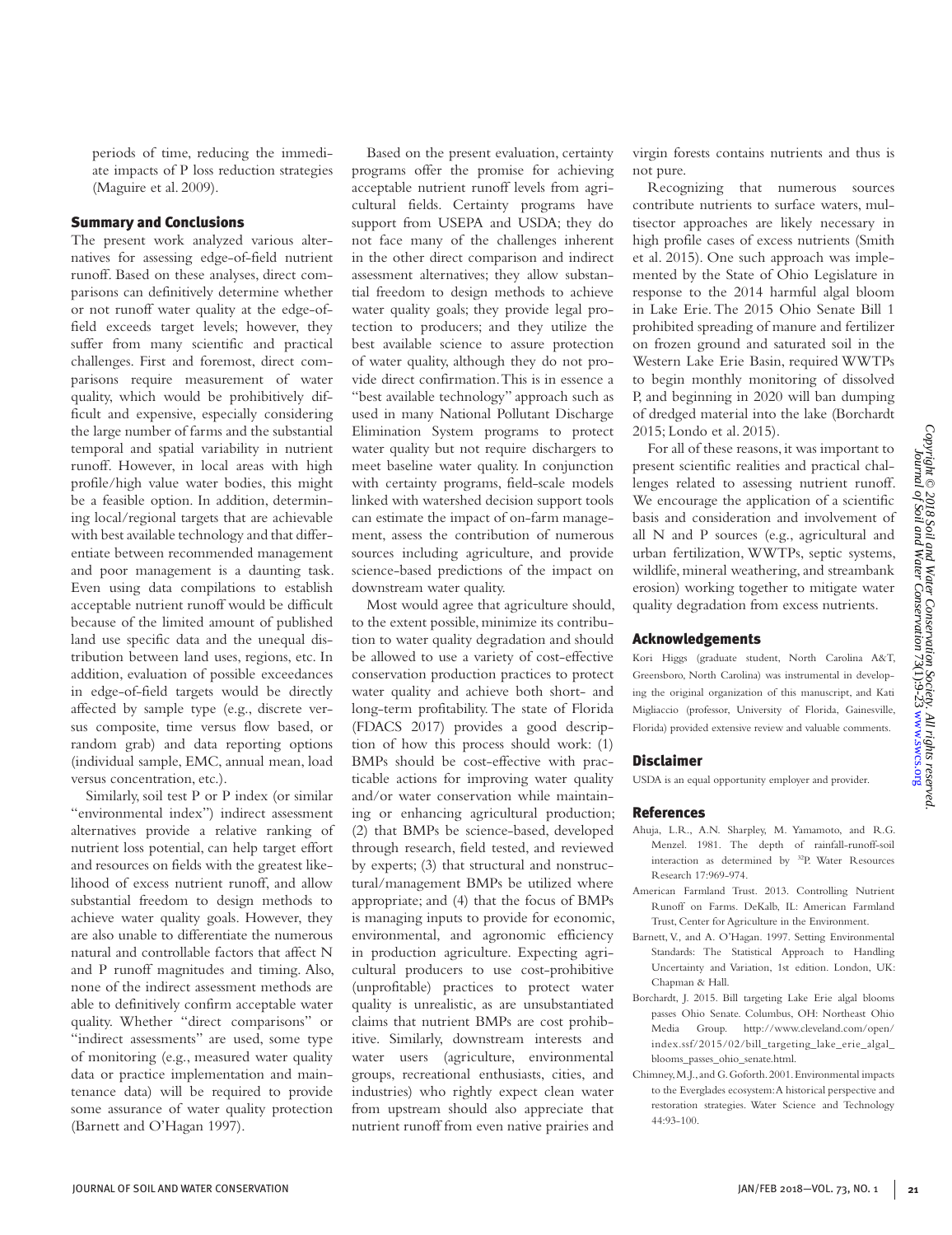a phosphorus index for pastures fertilized with poultry litter: Factors affecting phosphorus runoff. Journal of Environmental Quality 33(6):2183-2191. Dodds, W., and E. Welch. 2000. Establishing nutrient

Craig, R.K., and A.M. Roberts. 2015. When will

bc.edu/ealr/vol42/iss1/2/.

- criteria in streams. Journal of North American Benthological Society 19(1):186-196.
- Environmental Law Institute. 1998. Almanac of Enforceable State Laws to Control Nonpoint Source Water Pollution.
- Evans-White, M., B. Haggard, and J. Scott. 2013. A review of stream nutrient criteria development in the United States. Journal of Environmental Biology 42:1002-1014.
- Grandt, S., Q.M. Ketterings, A.J. Lembo, and F. Vermeylen. 2008. In-field variability of soil test phosphorus and implications for agronomic and environmental phosphorus management. Soil Science Society of America Journal 74:1800-1807.
- FDACS. 2017. BMPs at a Glance. www.freshfromflorida. com/Divisions-Offices/Agricultural-Water-Policy/ Enroll-in-BMPs/BMPs-at-a-Glance.
- FDEP (Florida Department of Environmental Protection). 2012. Nutrient Criteria Technical Support Document: Development of Numeric Criteria for Florida Lakes, Spring Vents and Streams. Standards and Assessment Section. www.dep.state.fl.us/water/wqssp/nutrients/ docs/tsd-nnc-lakes-springs-streams.pdf.
- Florida Administrative Code, 62-302.530. Florida Department of Environmental Protection. Surface Water Quality Standards.
- Harmel, R.D., R.L. Haney, D.R. Smith, M. White, and K.W. King. 2014. USDA-ARS Riesel Watersheds, Riesel, Texas, USA: Water quality research database. Water Resources Research 50(10):8374-8382.
- Harmel, R.D., S. Potter, P. Casebolt, K. Reckhow, C.H. Green, and R.L. Haney. 2006. Compilation of measured nutrient load data for agricultural land uses in the United States. Journal of American Water Resources Association 42:1163-1178.
- Harmel, D., S. Qian, K. Reckhow, and P. Casebolt. 2008. The MANAGE database: Nutrient load and site characteristic updates and runoff concentration data. Journal of Environmental Quality 37(6):2403-2406.
- Harmel, R.D., D.R. Smith, R.L. Haney, and M. Dozier. 2009. Nitrogen and phosphorus runoff from cropland and pasture fields fertilized with poultry litter. Journal of Soil and Water Conservation 64(6):400-412, doi:10.2489/jswc.64.6.400.
- Haskell, J. 2007. Agricultural nonpoint source pollution and eutrophication: A survey of environmental responsibility in the federal system and case study of the Chautauqua Lake Watershed, New York State. Vanderbilt Undergraduate Research Journal  $3(1):1-19$ .
- Henderson, O. 2015. Vilsack urging collaboration rather than confrontation over water quality issues. www.radioiowa. com/2015/10/15/vilsack-urging-collaboration-ratherthan-confrontation-over-water-quality-issues/.
- Johnson, A.M., D.L. Osmond, and S.C. Hodges. 2005. Predicted impact and evaluation of North Carolina's

phosphorus indexing tool. Journal of Environmental Quality 34:1801-1810.

- Kleinman, P.J.A., A.N. Sharpley, A.R. Buda, R.W. McDowell, and A.L. Allen. 2011. Soil controls of phosphorus in runoff: Management barriers and opportunities. Canadian Journal of Soil Science
- Lemunyon, J.L., and R.G. Gilbert. 1993. The concept and need for a phosphorus assessment tool. Journal of Production Agriculture 6:483-486.
- Londo, A.J., G. LaBarge, H. Watters, S. Culman, M.A. Rose, P. Hall, G. Arnold, S. Custer, E. Richer, S. Noggle, and C. Penrose. 2015. Water quality and nutrient management extension programs in Ohio. Journal of Contemporary Water Research and Education 156:48-55.
- Maguire, R.O., G.H. Rubaek, B.E. Haggard, and B.H. Foy. 2009. Critical evaluation of the implementation of mitigation options for phosphorus from field to catchment scales. Journal of Environmental Quality 38:1989-1997.
- Mallarino, A.P., B.M. Stewart, J.L. Baker, J.D. Downing, and J.E. Sawyer. 2002. Phosphorus indexing for cropland: Overview and basic concepts of the Iowa phosphorus index. Journal of Soil and Water Conservation 57(6):440-447.
- McCollum, R.E. 1991. Buildup and decline in soil phosphorus: 30-year trends on a Typic Umprabuult. Agronomy Journal 83:77-85.
- McFarland, A.M., and L.M. Hauck. 1999. Relating agricultural land uses to in-stream stormwater quality. Journal of Environmental Quality 28(3):846-844.
- Meals, D.W., S.A. Dressing, and T.E. Davenport. 2010. Lag time in water quality response to best management practices: A review. Journal of Environmental Quality 39:85-96.
- Mueller, D.K., and D.R. Helsel. 1996. Nutrients in the Nation's water: Too much of a good thing? US Geological Survey Circular 1136. Washington, DC: US Geological Survey.
- Mzuku, M., R. Khosla, R. Reich, D. Inman, F. Smith, and L. MacDonald. 2005. Spatial variability of measured soil properties across site-specific management zones. Soil Science Society of America Journal 69:1572-1579.
- National Academy of Sciences. 2012. Review of the EPA's Economic Analysis of Final Water Quality Standards for Lakes and Flowing Waters in Florida: Committee to Review EPA's Economic Analysis of Final Water Quality Standards for Nutrients for Lakes and Flowing Waters in Florida. Washington, DC: National Academy of Sciences, Water Science and Technology Board, Division on Earth and Life Studies.
- Novotny, V., and H. Olem. 1994. Water Quality: Prevention, Identification, and Management of Diffuse Pollution. New York: Van Nostrand Reinhold.
- NWQMC (National Water Quality Monitoring Council). 2012. Establishing a Collaborative and Multipurpose National Network of Reference Watershed and Monitoring Sites for Freshwater Streams in the United States. Washington, DC: US Geological Survey.
- Omernik, J.M. 1987. Ecoregions of the conterminous United States. Map (scale 1:7,500,000). Annals of the American Association of Geographers 77:118-125.
- Oregon Administrative Rule 603-090-0000. Oregon Department of Agriculture Division 90, Agricultural Water Quality Management Program.
- Osmond, D., M. Cabrera, S. Feagley, G. Hardee, C. Mitchell, P. Moore, R. Mylavarapu, J. Oldham, J. Stevens, W. Thom, F. Walker, and H. Zhang. 2006. Comparing ratings of the southern phosphorus indices. Journal of Soil and Water Conservation 61(6):325-337.
- Parker, L.D. 2015. Agricultural Certainty in Oklahoma: A Survey of Agricultural Producers and Potential Phosphorus Load Reductions within the Illinois River Watershed. Master's thesis, Oklahoma State University, Stillwater, OK.
- Poole, G.C., J.B. Dunham, D.M. Keenan, S.T. Sauter, D.A. McCullough, C. Mebane, J.C. Lockwood, D.A. Essig, M.P. Hicks, D.J. Sturdevant, E.J. Materna, S.A. Spalding, J. Risley, and M. Deppman. 2004. The case for regime-based water quality standards. BioScience Roundtable 54(2):155-161.
- Regan, J.T., O. Fenton, K. Daly, J. Grant, D.P. Wall, and M.G. Healy. 2014. Effects of overland flow on critical soil test phosphorus thresholds in tillage soils. Water, Air, and Soil Pollution 225:2044.
- Schroeder, P.D., D.E. Radcliffe, M.L. Cabrera, and C.D. Belew. 2004. Relationship between soil test phosphorus and phosphorus in runoff: Effects of soil series variability. Journal of Environmental Quality 33:1452-1463.
- Scott, J.T., B.E. Haggard, A.N. Sharpley, and J.J. Romeis. 2011. Change point analysis of phosphorus trends in the Illinois River (Oklahoma) demonstrates the effects of watershed management. Journal of Environmental Quality 40(4):1249-56.
- Sharpley, A.N., D. Beegle, C. Bolster, L. Good, B. Joern, Q. Ketterings, J. Lory, R. Mikkelsen, D. Osmond, and P. Vadas. 2012. Phosphorus indices: Why we need to take stock of how we are doing. Journal of Environmental Quality 41:1711-1719.
- Sharpley, A.N., T.C. Daniel, J.T. Sims, and D.H. Pote. 1996. Determining environmentally sound soil phosphorus levels. Journal of Soil and Water Conservation 51(2):160-166.
- Sharpley, A.N., R.W. McDowell, J.L. Weld, and P.J.A. Kleinman. 2001. Assessing site vulnerability to phosphorus loss in an agricultural watershed. Journal of Environmental Quality 30:2026-2036.
- Sharpley, A.N., J.L. Weld, D. Beegle, P.J.A. Kleinman, W.J. Gburek, P.A. Moore, and G. Mullins. 2003. Development of phosphorus indices for nutrient management planning strategies in the United States. Journal of Soil and Water Conservation 58(3):137-152.
- Smith, R.A., R.B. Alexander, and G.E. Schwarz. 2003. Natural background concentrations of nutrients in streams and rivers of the conterminous United States. Environmental Science and Technology 37(14):3039-3047.
- Smith, D.R., K.W. King, and M.R. Williams. 2015. What is causing the harmful algal blooms in Lake Erie? Journal of Soil and Water Conservation 70(2):27A-29A, doi:10.2489/jswc.70.2.27A.
- State of Minnesota, USDA, and USEPA (US Environmental Protection Agency). 2012. Memorandum of Understanding: Engaging in a State and Federal Partnership in Support of the Minnesota Agricultural Water Quality Certification Program.
- Stoddard, J.L., D.P. Larsen, C.P. Hawkins, R.K. Johnson, and R.H. Norris. 2006. Setting expectations for the ecological condition of streams: The concept of reference condition. Ecological Applications 16(4):1267-1276.